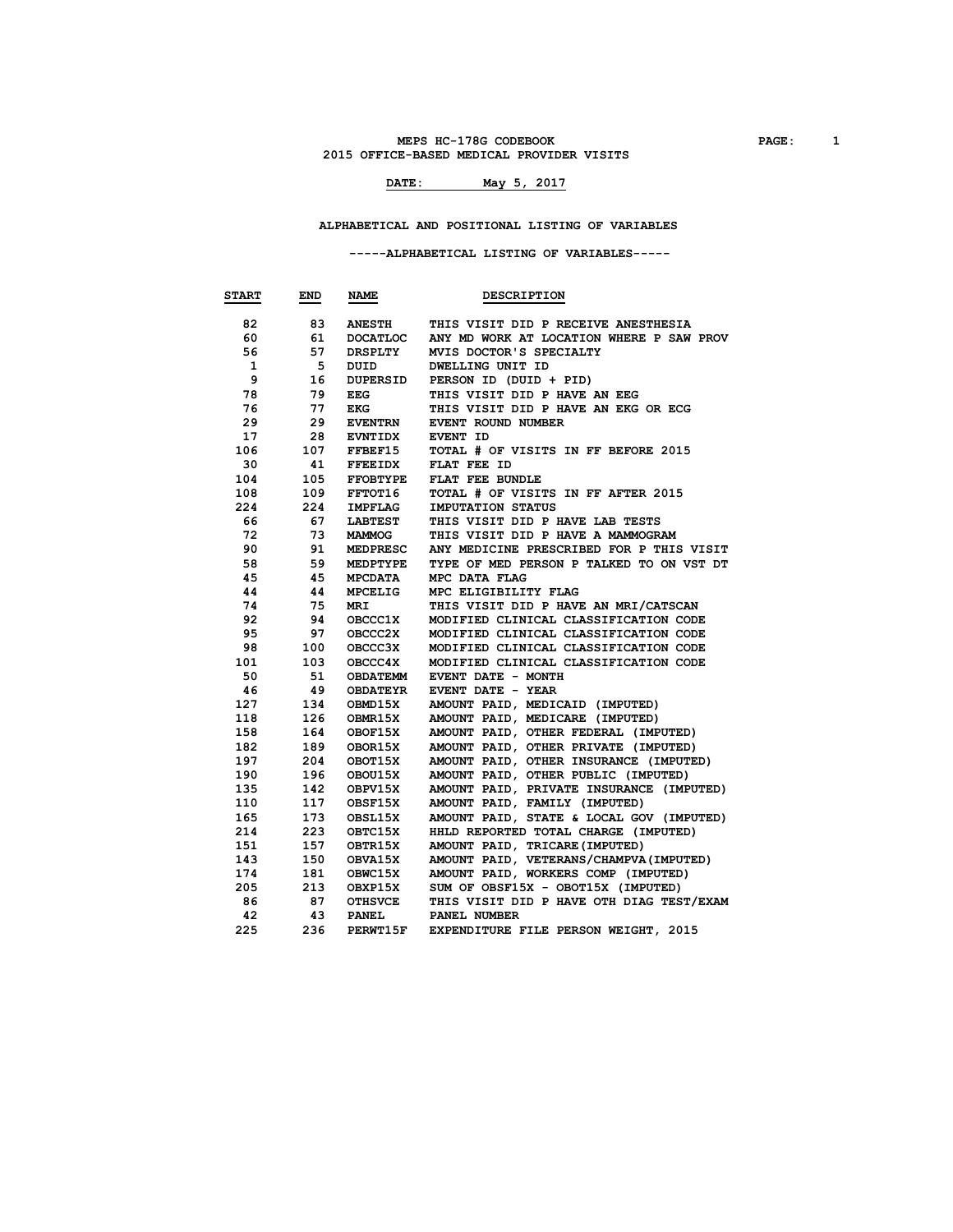### **MEPS HC-178G CODEBOOK PAGE: 2 2015 OFFICE-BASED MEDICAL PROVIDER VISITS**

## **DATE: May 5, 2017**

### **ALPHABETICAL AND POSITIONAL LISTING OF VARIABLES**

#### **-----ALPHABETICAL LISTING OF VARIABLES-----**

| <b>START</b> | <b>END</b> | <b>NAME</b>     | <b>DESCRIPTION</b>                       |
|--------------|------------|-----------------|------------------------------------------|
|              |            |                 |                                          |
| 6            | 8          | PID             | PERSON NUMBER                            |
| 80           | 81         | <b>RCVVAC</b>   | THIS VISIT DID P RECEIVE A VACCINATION   |
| 54           | 55         | <b>SEEDOC</b>   | DID P TALK TO MD THIS VISIT/PHONE CALL   |
| 52           | 53         | <b>SEETLKPV</b> | DID P VISIT PROV IN PERSON OR TELEPHONE  |
| 68           | 69         | <b>SONOGRAM</b> | THIS VISIT DID P HAVE SONOGRAM OR ULTRSD |
| 88           | 89         | <b>SURGPROC</b> | WAS SURG PROC PERFORMED ON P THIS VISIT  |
| 84           | 85         | <b>THRTSWAB</b> | THIS VISIT DID P HAVE A THROAT SWAB      |
| 241          | 241        | <b>VARPSU</b>   | VARIANCE ESTIMATION PSU, 2015            |
| 237          | 240        | <b>VARSTR</b>   | VARIANCE ESTIMATION STRATUM, 2015        |
| 62           | 63         | <b>VSTCTGRY</b> | BEST CATEGORY FOR CARE P RECV ON VST DT  |
| 64           | 65         | <b>VSTRELCN</b> | THIS VST/PHONE CALL RELATED TO SPEC COND |
| 70           | 71         | <b>XRAYS</b>    | THIS VISIT DID P HAVE X-RAYS             |
|              |            |                 |                                          |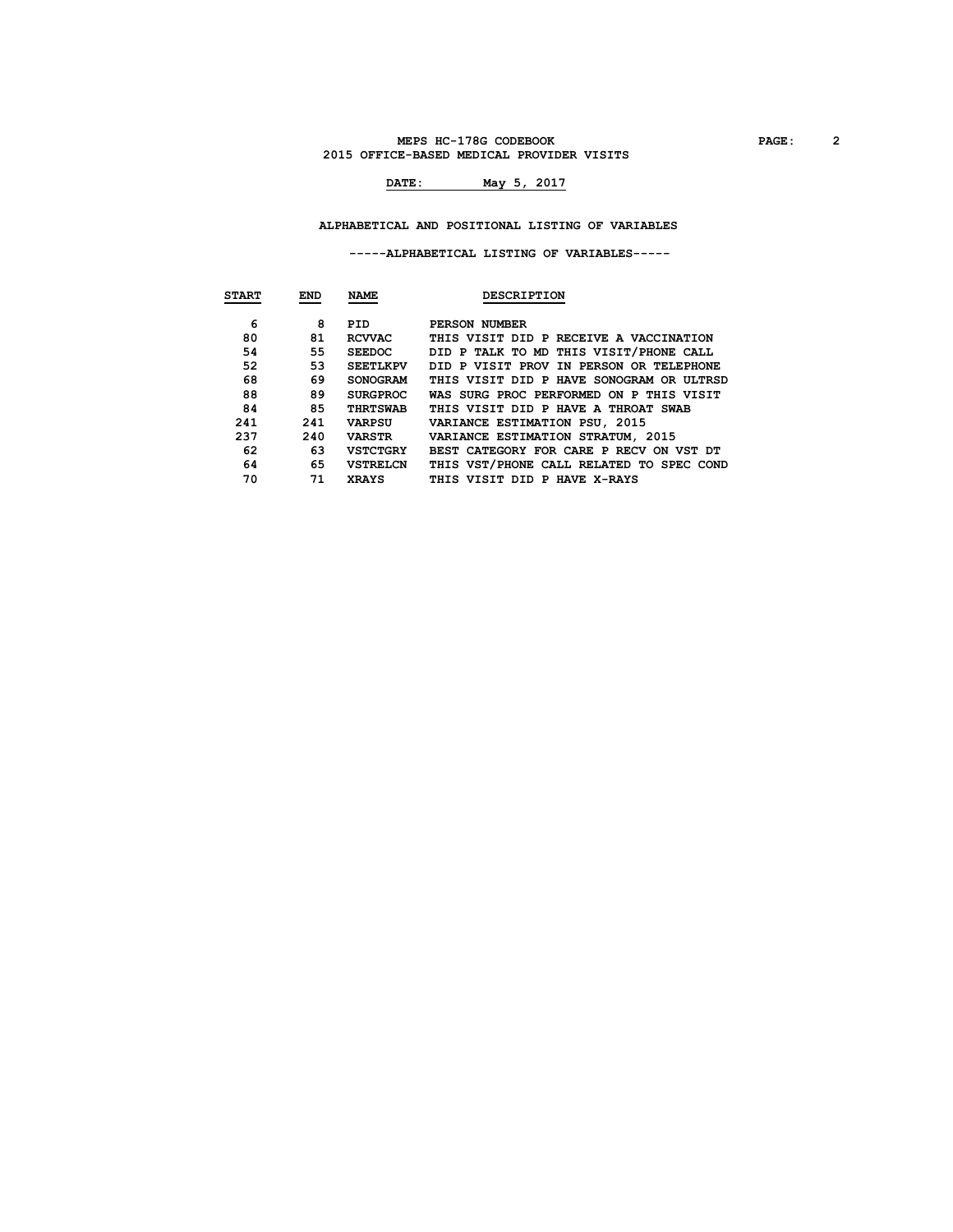### **MEPS HC-178G CODEBOOK PAGE: 3 2015 OFFICE-BASED MEDICAL PROVIDER VISITS**

## **DATE: May 5, 2017**

### **ALPHABETICAL AND POSITIONAL LISTING OF VARIABLES**

#### **-----POSITIONAL LISTING OF VARIABLES-----**

| <b>START</b> | END | <b>NAME</b>     | <b>DESCRIPTION</b>                       |
|--------------|-----|-----------------|------------------------------------------|
| 1            | 5   | DUID            | <b>DWELLING UNIT ID</b>                  |
| 6            | 8   | <b>PID</b>      | PERSON NUMBER                            |
| 9            | 16  | DUPERSID        | PERSON ID (DUID + PID)                   |
| 17           | 28  | <b>EVNTIDX</b>  | EVENT ID                                 |
| 29           | 29  | <b>EVENTRN</b>  | EVENT ROUND NUMBER                       |
| 30           | 41  | <b>FFEEIDX</b>  | FLAT FEE ID                              |
| 42           | 43  | <b>PANEL</b>    | PANEL NUMBER                             |
| 44           | 44  | <b>MPCELIG</b>  | MPC ELIGIBILITY FLAG                     |
| 45           | 45  | <b>MPCDATA</b>  | MPC DATA FLAG                            |
| 46           | 49  | OBDATEYR        | EVENT DATE - YEAR                        |
| 50           | 51  | OBDATEMM        | EVENT DATE - MONTH                       |
| 52           | 53  | SEETLKPV        | DID P VISIT PROV IN PERSON OR TELEPHONE  |
| 54           | 55  | <b>SEEDOC</b>   | DID P TALK TO MD THIS VISIT/PHONE CALL   |
| 56           | 57  | DRSPLTY         | MVIS DOCTOR'S SPECIALTY                  |
| 58           | 59  | MEDPTYPE        | TYPE OF MED PERSON P TALKED TO ON VST DT |
| 60           | 61  | <b>DOCATLOC</b> | ANY MD WORK AT LOCATION WHERE P SAW PROV |
| 62           | 63  | <b>VSTCTGRY</b> | BEST CATEGORY FOR CARE P RECV ON VST DT  |
| 64           | 65  | <b>VSTRELCN</b> | THIS VST/PHONE CALL RELATED TO SPEC COND |
| 66           | 67  | <b>LABTEST</b>  | THIS VISIT DID P HAVE LAB TESTS          |
| 68           | 69  | <b>SONOGRAM</b> | THIS VISIT DID P HAVE SONOGRAM OR ULTRSD |
| 70           | 71  | XRAYS           | THIS VISIT DID P HAVE X-RAYS             |
| 72           | 73  | MAMMOG          | THIS VISIT DID P HAVE A MAMMOGRAM        |
| 74           | 75  | <b>MRI</b>      | THIS VISIT DID P HAVE AN MRI/CATSCAN     |
| 76           | 77  | EKG             | THIS VISIT DID P HAVE AN EKG OR ECG      |
| 78           | 79  | <b>EEG</b>      | THIS VISIT DID P HAVE AN EEG             |
| 80           | 81  | <b>RCVVAC</b>   | THIS VISIT DID P RECEIVE A VACCINATION   |
| 82           | 83  | <b>ANESTH</b>   | THIS VISIT DID P RECEIVE ANESTHESIA      |
| 84           | 85  | <b>THRTSWAB</b> | THIS VISIT DID P HAVE A THROAT SWAB      |
| 86           | 87  | <b>OTHSVCE</b>  | THIS VISIT DID P HAVE OTH DIAG TEST/EXAM |
| 88           | 89  | <b>SURGPROC</b> | WAS SURG PROC PERFORMED ON P THIS VISIT  |
| 90           | 91  | MEDPRESC        | ANY MEDICINE PRESCRIBED FOR P THIS VISIT |
| 92           | 94  | <b>OBCCC1X</b>  | MODIFIED CLINICAL CLASSIFICATION CODE    |
| 95           | 97  | OBCCC2X         | MODIFIED CLINICAL CLASSIFICATION CODE    |
| 98           | 100 | OBCCC3X         | MODIFIED CLINICAL CLASSIFICATION CODE    |
| 101          | 103 | OBCCC4X         | MODIFIED CLINICAL CLASSIFICATION CODE    |
| 104          | 105 | <b>FFOBTYPE</b> | FLAT FEE BUNDLE                          |
| 106          | 107 | FFBEF15         | TOTAL # OF VISITS IN FF BEFORE 2015      |
| 108          | 109 | <b>FFTOT16</b>  | TOTAL # OF VISITS IN FF AFTER 2015       |
| 110          | 117 | OBSF15X         | AMOUNT PAID, FAMILY (IMPUTED)            |
| 118          | 126 | OBMR15X         | AMOUNT PAID, MEDICARE (IMPUTED)          |
| 127          | 134 | OBMD15X         | AMOUNT PAID, MEDICAID (IMPUTED)          |
| 135          | 142 | OBPV15X         | AMOUNT PAID, PRIVATE INSURANCE (IMPUTED) |
| 143          | 150 | OBVA15X         | AMOUNT PAID, VETERANS/CHAMPVA (IMPUTED)  |
| 151          | 157 | OBTR15X         | AMOUNT PAID, TRICARE (IMPUTED)           |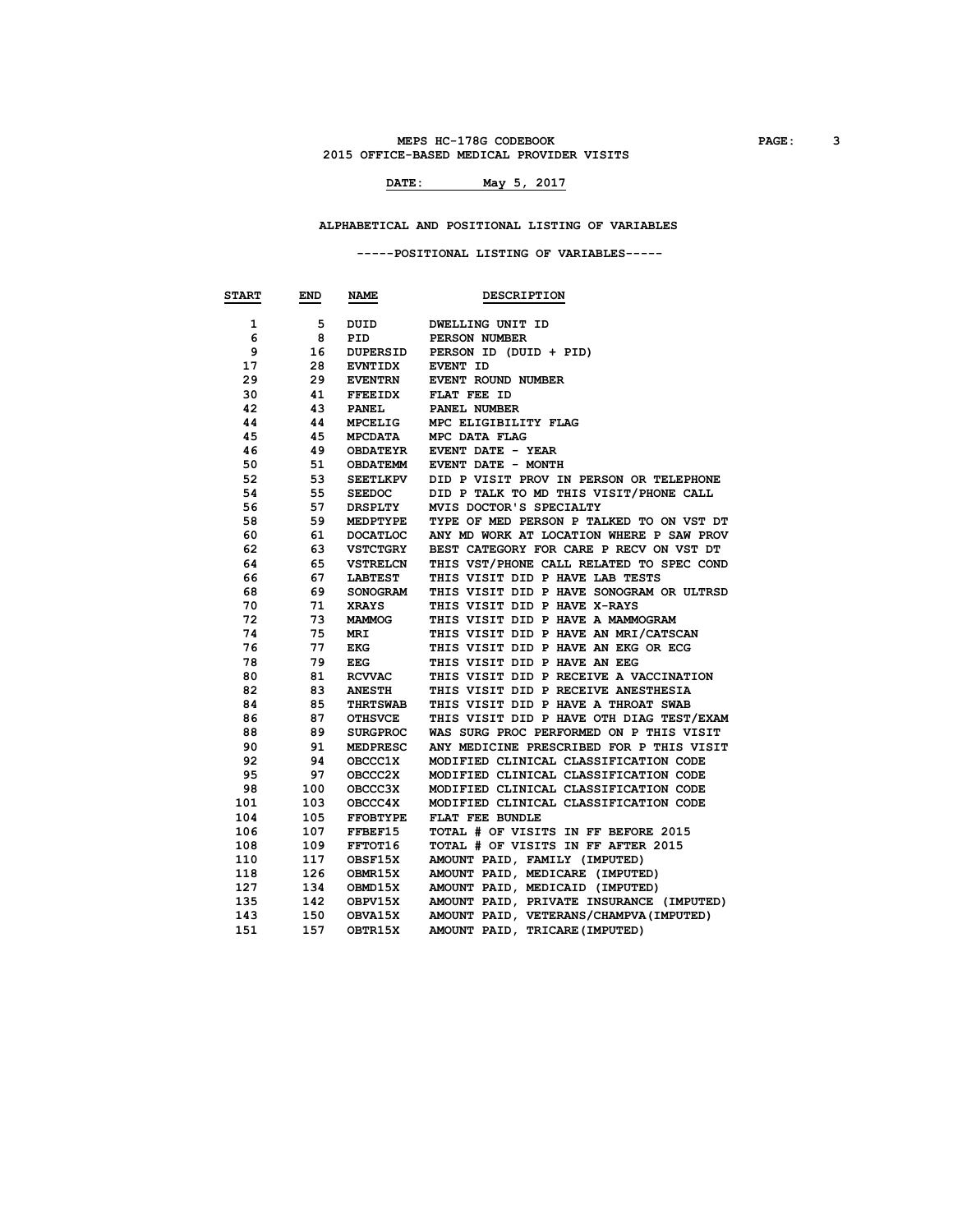### **MEPS HC-178G CODEBOOK PAGE: 4 2015 OFFICE-BASED MEDICAL PROVIDER VISITS**

## **DATE: May 5, 2017**

 **ALPHABETICAL AND POSITIONAL LISTING OF VARIABLES**

 **-----POSITIONAL LISTING OF VARIABLES-----**

| <b>START</b> | <b>END</b> | <b>NAME</b>    | <b>DESCRIPTION</b>                          |
|--------------|------------|----------------|---------------------------------------------|
| 158          | 164        | OBOF15X        | AMOUNT PAID, OTHER FEDERAL (IMPUTED)        |
| 165          | 173        | OBSL15X        | AMOUNT PAID, STATE & LOCAL GOV (IMPUTED)    |
| 174          | 181        | OBWC15X        | AMOUNT PAID, WORKERS COMP (IMPUTED)         |
| 182          | 189        | OBOR15X        | AMOUNT PAID, OTHER PRIVATE (IMPUTED)        |
| 190          | 196        | OBOU15X        | AMOUNT PAID, OTHER PUBLIC (IMPUTED)         |
| 197          | 204        | OBOT15X        | AMOUNT PAID, OTHER INSURANCE (IMPUTED)      |
| 205          | 213        | OBXP15X        | SUM OF OBSF15X - OBOT15X (IMPUTED)          |
| 214          | 223        | OBTC15X        | HHLD REPORTED TOTAL CHARGE (IMPUTED)        |
| 224          | 224        | <b>IMPFLAG</b> | IMPUTATION STATUS                           |
| 225          | 236        | PERWT15F       | <b>EXPENDITURE FILE PERSON WEIGHT, 2015</b> |
| 237          | 240        | VARSTR         | VARIANCE ESTIMATION STRATUM, 2015           |
| 241          | 241        | VARPSU         | VARIANCE ESTIMATION PSU, 2015               |
|              |            |                |                                             |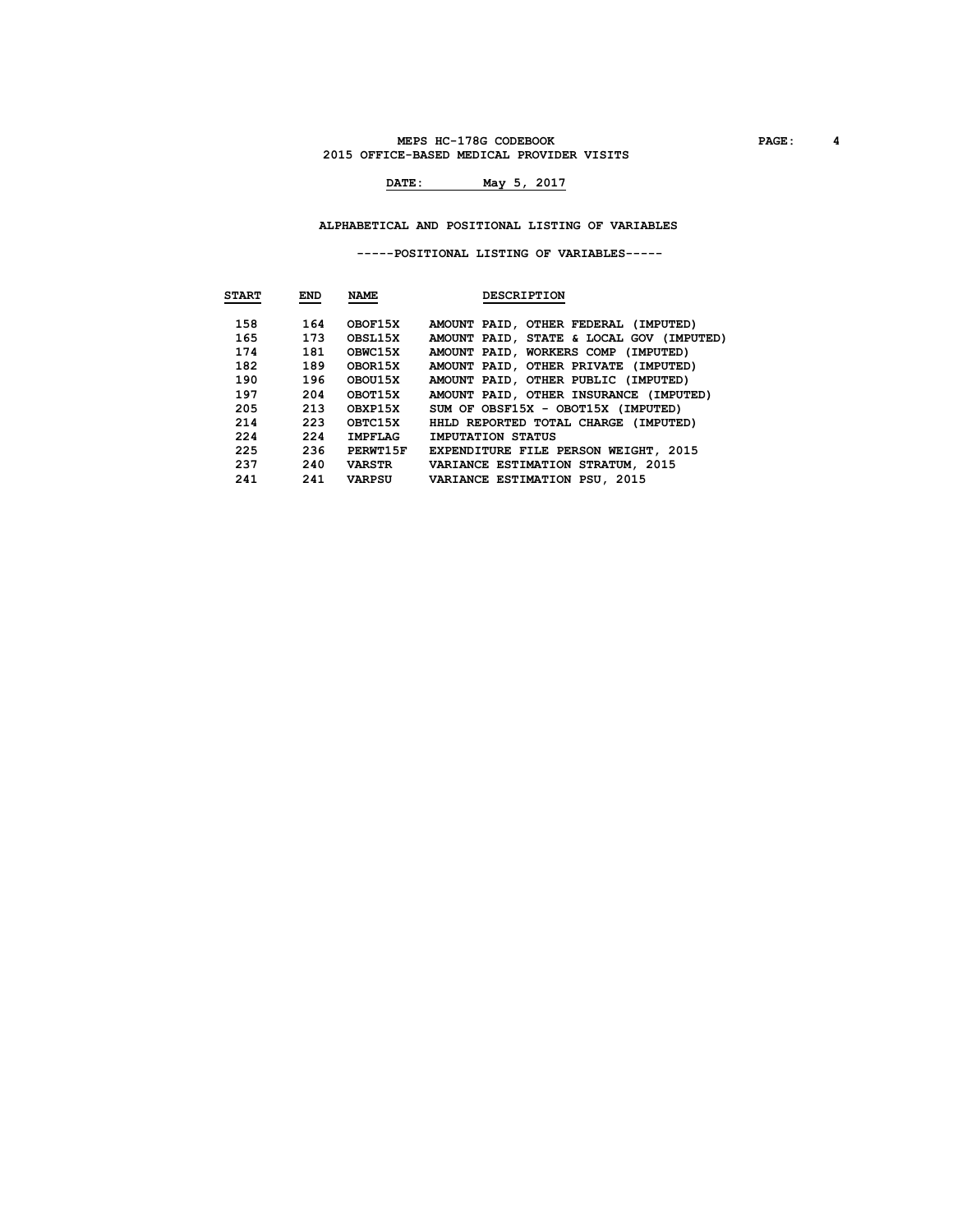#### **MEPS HC-178G CODEBOOK PAGE: 5 2015 OFFICE-BASED MEDICAL PROVIDER VISITS**

| <b>NAME</b>     | <b>DESCRIPTION</b>     |                   | <b>FORMAT</b> | TYPE        | <b>START</b> | END                  |
|-----------------|------------------------|-------------------|---------------|-------------|--------------|----------------------|
| DUID            | DWELLING UNIT ID       |                   | 5.0           | <b>NUM</b>  | 1            | $\overline{2}$       |
|                 | <b>VALUE</b>           | UNWEIGHTED        |               |             |              | WEIGHTED BY PERWT15F |
|                 | <b>VALID ID</b>        | 172,388           |               |             |              | 1,885,565,269        |
|                 | TOTAL                  | 172,388           |               |             |              | 1,885,565,269        |
| PID             | PERSON NUMBER          |                   | 3.0           | <b>NUM</b>  | <u>6</u>     | $\overline{8}$       |
|                 | <b>VALUE</b>           | <b>UNWEIGHTED</b> |               |             |              | WEIGHTED BY PERWT15F |
|                 | <b>VALID ID</b>        | 172,388           |               |             |              | 1,885,565,269        |
|                 | TOTAL                  | 172,388           |               |             |              | 1,885,565,269        |
| <b>DUPERSID</b> | PERSON ID (DUID + PID) |                   | 8.0           | <b>CHAR</b> | <u>و</u>     | 16                   |
|                 | <b>VALUE</b>           | <b>UNWEIGHTED</b> |               |             |              | WEIGHTED BY PERWT15F |
|                 | <b>VALID ID</b>        | 172,388           |               |             |              | 1,885,565,269        |
|                 | <b>TOTAL</b>           | 172,388           |               |             |              | 1,885,565,269        |
| <b>EVNTIDX</b>  | <b>EVENT ID</b>        |                   | 12.0          | <b>CHAR</b> | <u>17</u>    | 28                   |
|                 | <b>VALUE</b>           | UNWEIGHTED        |               |             |              | WEIGHTED BY PERWT15F |
|                 | <b>VALID ID</b>        | 172,388           |               |             |              | 1,885,565,269        |
|                 | <b>TOTAL</b>           | 172,388           |               |             |              | 1,885,565,269        |
| <b>EVENTRN</b>  | EVENT ROUND NUMBER     |                   | 1.0           | <b>NUM</b>  | 29           | $^{29}$              |
|                 | <b>VALUE</b>           | UNWEIGHTED        |               |             |              | WEIGHTED BY PERWT15F |
|                 | ROUND <sub>1</sub>     | 21,470            |               |             |              | 241,640,452          |
|                 | ROUND <sub>2</sub>     | 42,055            |               |             |              | 453, 565, 284        |
|                 | ROUND <sub>3</sub>     | 41,186            |               |             |              | 451,802,311          |
|                 | ROUND <sub>4</sub>     | 37,322            |               |             |              | 414, 402, 772        |
|                 | ROUND <sub>5</sub>     | 30,355            |               |             |              | 324, 154, 449        |
|                 | <b>TOTAL</b>           | 172,388           |               |             |              | 1,885,565,269        |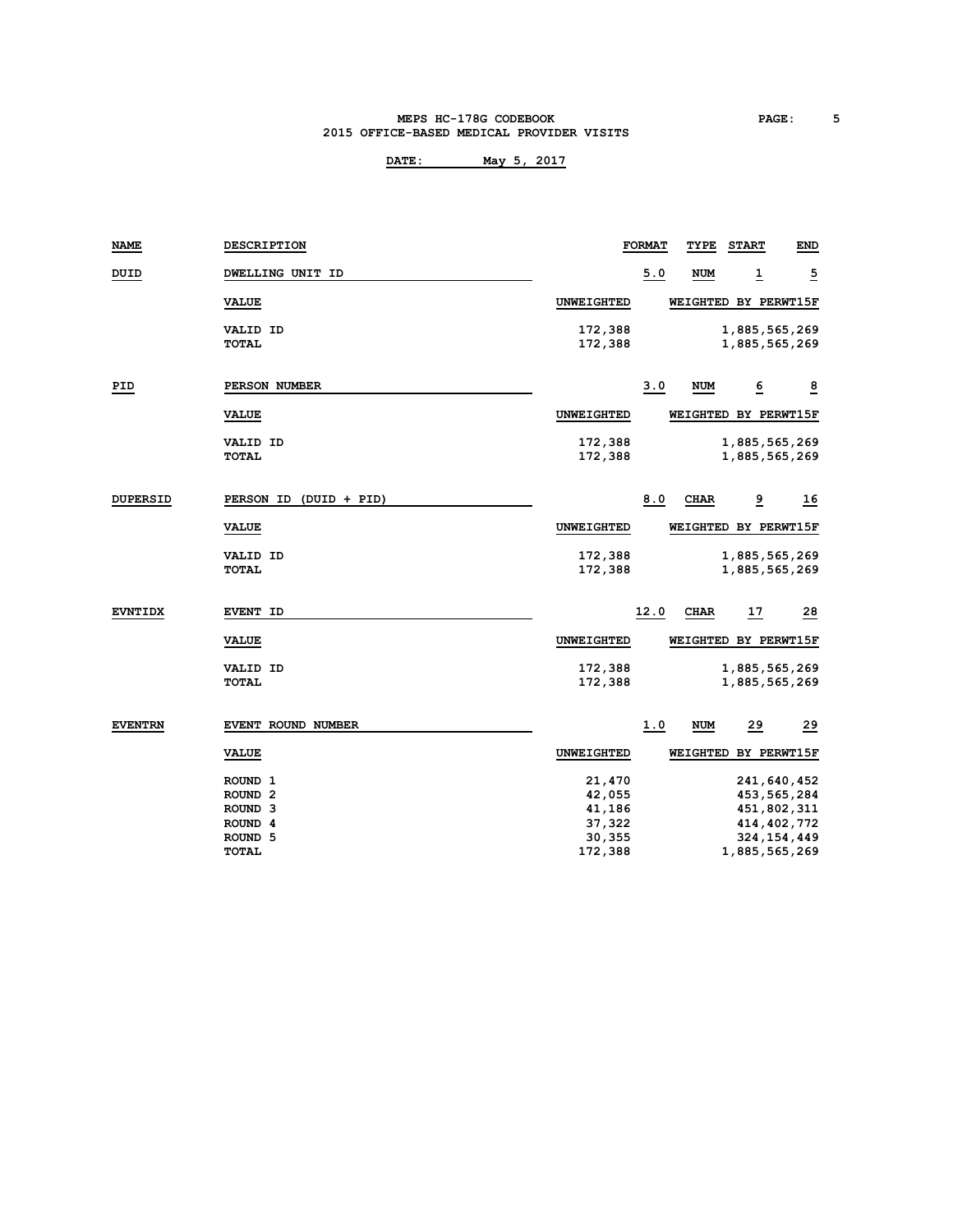#### **MEPS HC-178G CODEBOOK PAGE: 6 2015 OFFICE-BASED MEDICAL PROVIDER VISITS**

**DATE: May 5, 2017**

| NAME            | <b>DESCRIPTION</b>       |                   | <b>FORMAT</b> | TYPE                 | <b>START</b>  | END        |
|-----------------|--------------------------|-------------------|---------------|----------------------|---------------|------------|
| <b>FFEEIDX</b>  | FLAT FEE ID              |                   | 12.0          | CHAR                 | 30            | 41         |
|                 | <b>VALUE</b>             | UNWEIGHTED        |               | WEIGHTED BY PERWT15F |               |            |
|                 | -1 INAPPLICABLE          | 168,363           |               |                      | 1,835,784,535 |            |
|                 | <b>VALID ID</b>          | 4,025             |               |                      |               | 49,780,734 |
|                 | TOTAL                    | 172,388           |               |                      | 1,885,565,269 |            |
| <b>PANEL</b>    | PANEL NUMBER             |                   | 2.0           | NUM                  | 42            | 43         |
|                 | <b>VALUE</b>             | <b>UNWEIGHTED</b> |               | WEIGHTED BY PERWT15F |               |            |
|                 | PANEL 19                 | 82,313            |               |                      | 900, 223, 632 |            |
|                 | PANEL 20                 | 90,075            |               |                      | 985, 341, 636 |            |
|                 | <b>TOTAL</b>             | 172,388           |               |                      | 1,885,565,269 |            |
| <b>MPCELIG</b>  | MPC ELIGIBILITY FLAG     |                   | 1.0           | <b>NUM</b>           | 44            | 44         |
|                 | <b>VALUE</b>             | UNWEIGHTED        |               | WEIGHTED BY PERWT15F |               |            |
|                 | 1 MPC ELIGIBLE           | 130,951           |               |                      | 1,383,968,212 |            |
|                 | 2 NOT MPC ELIGIBLE       | 41,437            |               |                      | 501,597,056   |            |
|                 | <b>TOTAL</b>             | 172,388           |               |                      | 1,885,565,269 |            |
| <b>MPCDATA</b>  | MPC DATA FLAG            |                   | 1.0           | NUM                  | 45            | 45         |
|                 | <b>VALUE</b>             | <b>UNWEIGHTED</b> |               | WEIGHTED BY PERWT15F |               |            |
|                 | 1 HAS MPC DATA           | 45,671            |               |                      | 478,009,341   |            |
|                 | 2 NO MPC DATA            | 126,717           |               |                      | 1,407,555,928 |            |
|                 | TOTAL                    | 172,388           |               |                      | 1,885,565,269 |            |
| <b>OBDATEYR</b> | <b>EVENT DATE - YEAR</b> |                   | 4.0           | <b>NUM</b>           | 46            | 49         |
|                 | <b>VALUE</b>             | <b>UNWEIGHTED</b> |               | WEIGHTED BY PERWT15F |               |            |
|                 | -9 NOT ASCERTAINED       | 73                |               |                      |               | 802,420    |
|                 | -8 DK                    | 5                 |               |                      |               | 92,688     |
|                 | 2015                     | 172,310           |               |                      | 1,884,670,161 |            |

**TOTAL 172,388 1,885,565,269**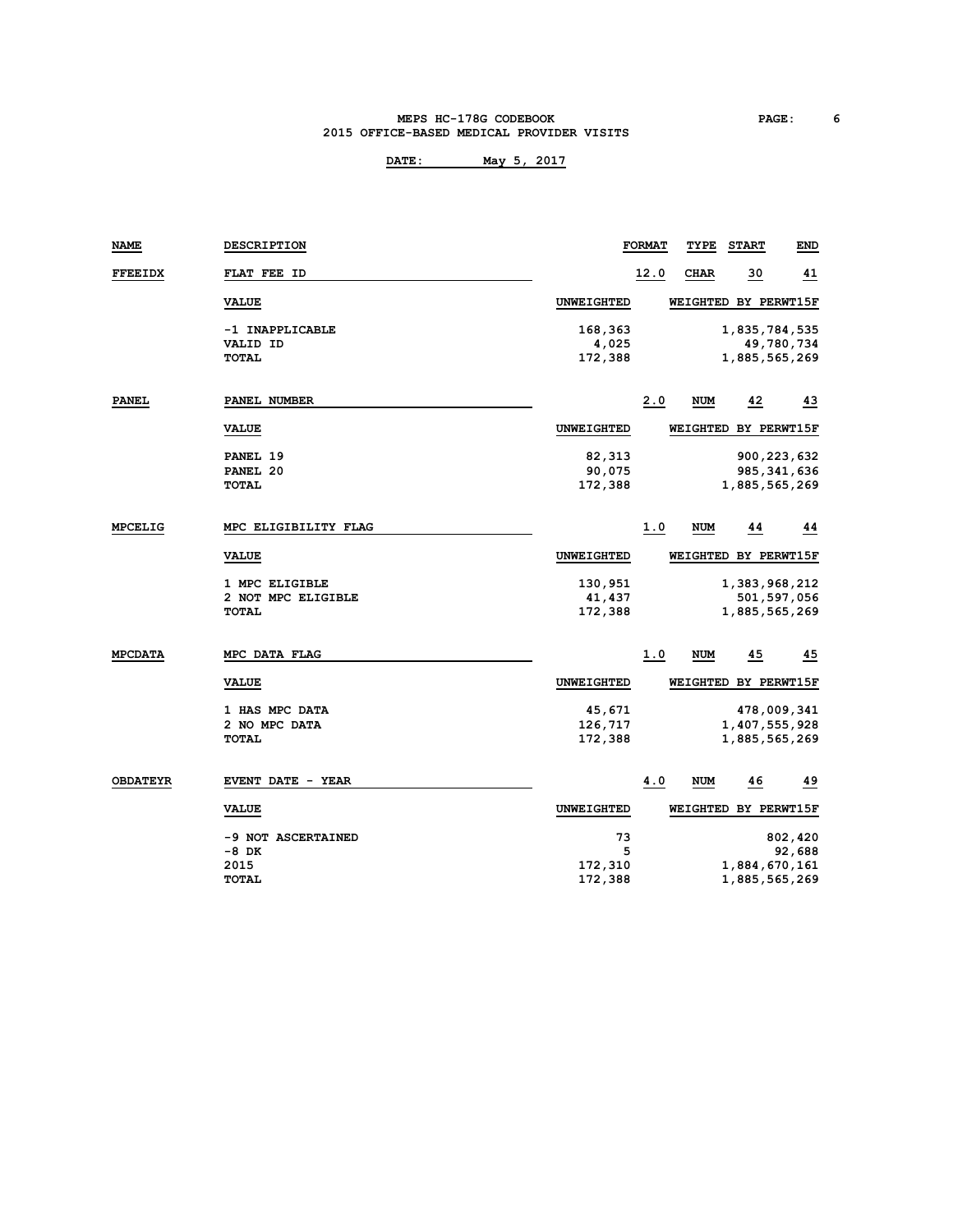#### **MEPS HC-178G CODEBOOK PAGE: 7 2015 OFFICE-BASED MEDICAL PROVIDER VISITS**

| NAME            | DESCRIPTION                                 |                   | <b>FORMAT</b> | TYPE       | <b>START</b>         | END           |
|-----------------|---------------------------------------------|-------------------|---------------|------------|----------------------|---------------|
| <b>OBDATEMM</b> | EVENT DATE - MONTH                          |                   | 2.0           | NUM        | 50                   | <u>51</u>     |
|                 | <b>VALUE</b>                                | <b>UNWEIGHTED</b> |               |            | WEIGHTED BY PERWT15F |               |
|                 | -9 NOT ASCERTAINED                          | 506               |               |            |                      | 5,508,661     |
|                 | $-8$ DK                                     | 23                |               |            |                      | 301,926       |
|                 | $1 - 12$ MONTH                              | 171,859           |               |            | 1,879,754,682        |               |
|                 | <b>TOTAL</b>                                | 172,388           |               |            | 1,885,565,269        |               |
| <b>SEETLKPV</b> | DID P VISIT PROV IN PERSON OR TELEPHONE     |                   | 2.0           | NUM        | 52                   | 53            |
|                 | <b>VALUE</b>                                | UNWEIGHTED        |               |            | WEIGHTED BY PERWT15F |               |
|                 | -9 NOT ASCERTAINED                          | 2                 |               |            |                      | 9,096         |
|                 | $-8$ DK                                     | 21                |               |            |                      | 193,091       |
|                 | -7 REFUSED                                  | 7                 |               |            |                      | 69,299        |
|                 | 1 SAW PROVIDER                              | 171,046           |               |            | 1,870,051,571        |               |
|                 | 2 TELEPHONE CALL                            | 1,312             |               |            |                      | 15,242,213    |
|                 | <b>TOTAL</b>                                | 172,388           |               |            | 1,885,565,269        |               |
| <b>SEEDOC</b>   | DID P TALK TO MD THIS VISIT/PHONE CALL      |                   | 2.0           | <b>NUM</b> | 54                   | 55            |
|                 | <b>VALUE</b>                                | UNWEIGHTED        |               |            | WEIGHTED BY PERWT15F |               |
|                 | -9 NOT ASCERTAINED                          | 2,608             |               |            |                      | 25, 478, 241  |
|                 | -8 DK                                       | 677               |               |            |                      | 5,760,242     |
|                 | -7 REFUSED                                  | 8                 |               |            |                      | 34,443        |
|                 | 1 YES                                       | 99,608            |               |            | 1,041,880,172        |               |
|                 | 2 NO                                        | 69,487            |               |            |                      | 812, 412, 171 |
|                 | <b>TOTAL</b>                                | 172,388           |               |            | 1,885,565,269        |               |
| <b>DRSPLTY</b>  | MVIS DOCTOR'S SPECIALTY                     |                   | 2.0           | <b>NUM</b> | 56                   | 57            |
|                 | <b>VALUE</b>                                | <b>UNWEIGHTED</b> |               |            | WEIGHTED BY PERWT15F |               |
|                 | -9 NOT ASCERTAINED<br>(CONT'D ON NEXT PAGE) | 320               |               |            |                      | 2,638,007     |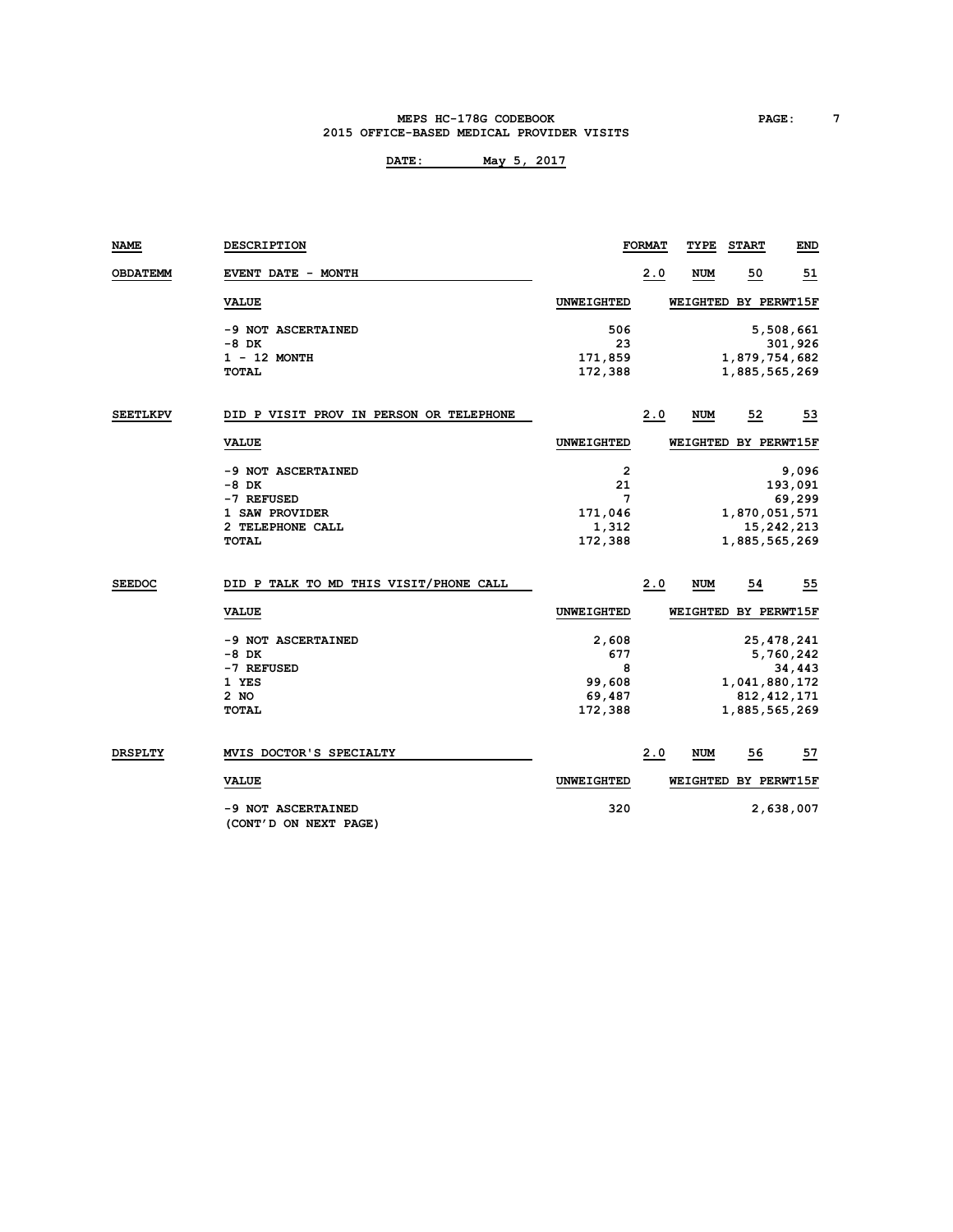#### **MEPS HC-178G CODEBOOK PAGE: 8 2015 OFFICE-BASED MEDICAL PROVIDER VISITS**

| NAME           | <b>DESCRIPTION</b>          |                   | <b>FORMAT</b> | TYPE                 | <b>START</b> |              | END |
|----------------|-----------------------------|-------------------|---------------|----------------------|--------------|--------------|-----|
| <b>DRSPLTY</b> | MVIS DOCTOR'S SPECIALTY     |                   | 2.0           | NUM                  | 56           |              | 57  |
|                | <b>VALUE</b>                | <b>UNWEIGHTED</b> |               | WEIGHTED BY PERWT15F |              |              |     |
|                | (CONT'D FROM PREVIOUS PAGE) |                   |               |                      |              |              |     |
|                | -8 DK                       | 1,525             |               |                      |              | 12,580,130   |     |
|                | -7 REFUSED                  | з                 |               |                      |              | 46,252       |     |
|                | -1 INAPPLICABLE             | 72,780            |               |                      |              | 843,685,097  |     |
|                | 1 ALLERGY/IMMUNOLOGY        | 869               |               |                      |              | 9,321,698    |     |
|                | 2 ANESTHESIOLOGY            | 193               |               |                      |              | 2,193,359    |     |
|                | 3 CARDIOLOGY (HEART)        | 2,973             |               |                      |              | 35,280,328   |     |
|                | 4 DERMATOLOGY (SKIN)        | 2,627             |               |                      |              | 35, 360, 948 |     |
|                | 5 ENDOCRINOLOGY/METABOLISM  | 1,290             |               |                      |              | 13,336,872   |     |
|                | 6 FAMILY PRACTICE           | 12,366            |               |                      |              | 126,452,493  |     |
|                | 7 GASTROENTEROLOGY          | 1,520             |               |                      |              | 16,989,241   |     |
|                | 8 GENERAL PRACTICE          | 17,530            |               |                      |              | 168,001,869  |     |
|                | 9 GENERAL SURGERY           | 771               |               |                      |              | 8,762,901    |     |
|                | 10 GERIATRICS (ELDERLY)     | 160               |               |                      |              | 1,767,848    |     |
|                | 11 GYNECOLOGY/OBSTETRICS    | 6,043             |               |                      |              | 58,872,794   |     |
|                | 12 HEMATOLOGY (BLOOD)       | 374               |               |                      |              | 4,416,680    |     |
|                | 13 HOSPITAL RESIDENCE       | 12                |               |                      |              | 246,909      |     |
|                | 14 INTERNAL MEDICINE        | 5,228             |               |                      |              | 58,492,290   |     |
|                | 15 NEPHROLOGY (KIDNEYS)     | 2,379             |               |                      |              | 20,780,519   |     |
|                | 16 NEUROLOGY                | 1,772             |               |                      |              | 20, 264, 179 |     |
|                | 18 ONCOLOGY                 | 1,825             |               |                      |              | 19,566,106   |     |
|                | 19 OPHTHALMOLOGY            | 6,240             |               |                      |              | 72,244,414   |     |
|                | 20 ORTHOPEDICS              | 4,887             |               |                      |              | 60,041,470   |     |
|                | 21 OSTEOPATHY               | 526               |               |                      |              | 6,780,748    |     |
|                | 22 OTORHINOLARYNGOLOGY      | 1,334             |               |                      |              | 15,862,600   |     |
|                | 23 PATHOLOGY                | 19                |               |                      |              | 170,898      |     |
|                | 24 PEDIATRICIAN             | 10,248            |               |                      |              | 90,491,067   |     |
|                | 25 PHYSICAL MEDICINE/REHAB  | 486               |               |                      |              | 6,136,852    |     |
|                | 26 PLASTIC SURGERY          | 281               |               |                      |              | 3,878,518    |     |
|                | 27 PROCTOLOGY               | 37                |               |                      |              | 439,340      |     |
|                | 28 PSYCHIATRY               | 4,822             |               |                      |              | 45,996,711   |     |
|                | 29 PULMONARY                | 726               |               |                      |              | 8,946,114    |     |
|                | 30 RADIOLOGY                | 448               |               |                      |              | 4,955,220    |     |
|                | (CONT'D ON NEXT PAGE)       |                   |               |                      |              |              |     |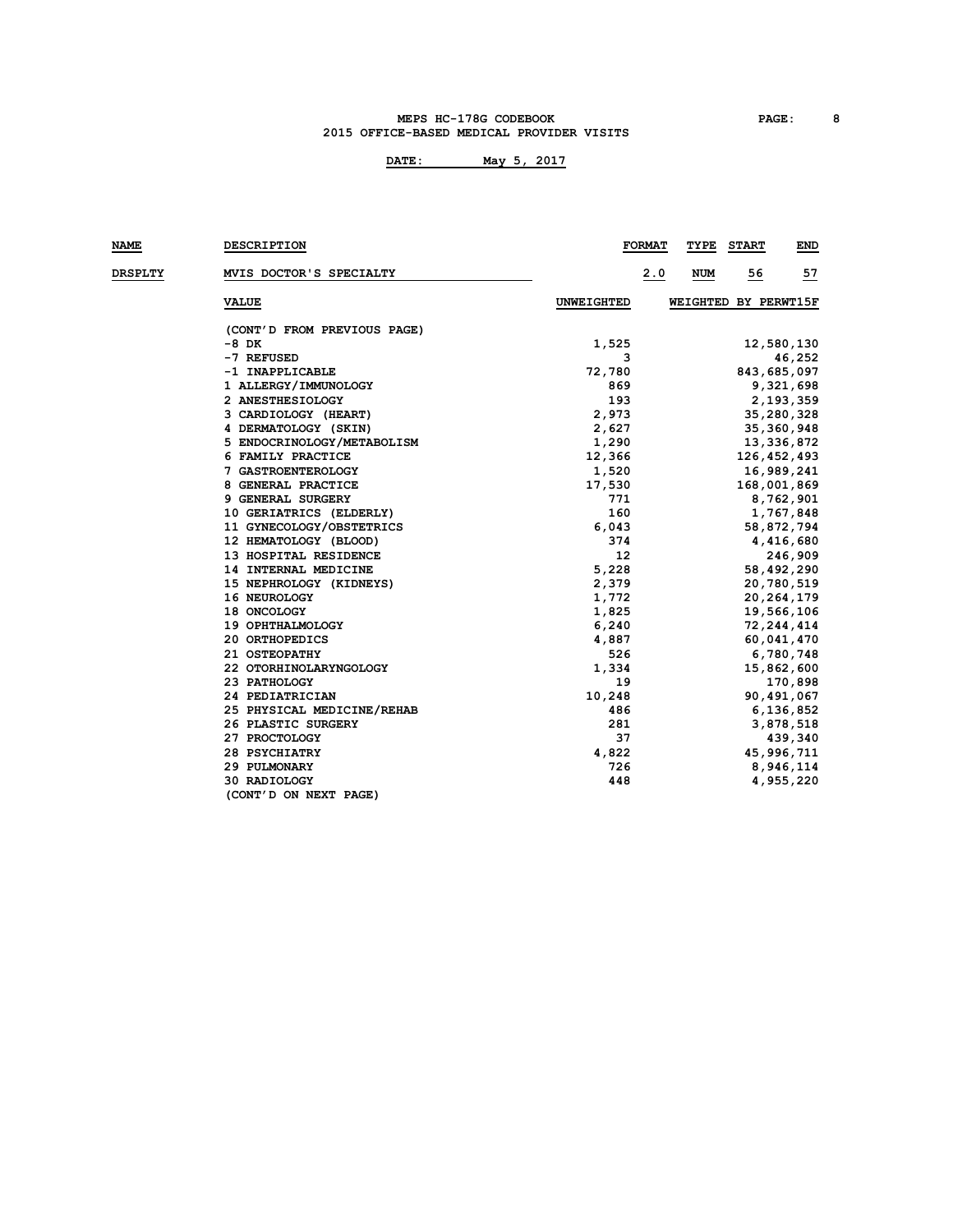#### **MEPS HC-178G CODEBOOK PAGE: 9 2015 OFFICE-BASED MEDICAL PROVIDER VISITS**

| NAME           | <b>DESCRIPTION</b>                          |                   | <b>FORMAT</b> | TYPE       | <b>START</b>         | END          |
|----------------|---------------------------------------------|-------------------|---------------|------------|----------------------|--------------|
| <b>DRSPLTY</b> | MVIS DOCTOR'S SPECIALTY                     |                   | 2.0           | <b>NUM</b> | <u>56</u>            | 57           |
|                | <b>VALUE</b>                                | UNWEIGHTED        |               |            | WEIGHTED BY PERWT15F |              |
|                | (CONT'D FROM PREVIOUS PAGE)                 |                   |               |            |                      |              |
|                | 31 RHEUMATOLOGY (ARTHRITIS)                 | 901               |               |            |                      | 8,972,030    |
|                | 32 THORACIC SURGERY                         | 44                |               |            |                      | 395,994      |
|                | 33 UROLOGY                                  | 1,462             |               |            |                      | 18,301,837   |
|                | 91 OTHER DR SPECIALTY                       | 7,367             |               |            |                      | 82,894,934   |
|                | <b>TOTAL</b>                                | 172,388           |               |            | 1,885,565,269        |              |
| MEDPTYPE       | TYPE OF MED PERSON P TALKED TO ON VST DT    |                   |               |            |                      |              |
|                |                                             |                   | 2.0           | <b>NUM</b> | 58                   | 59           |
|                | <b>VALUE</b>                                | <b>UNWEIGHTED</b> |               |            | WEIGHTED BY PERWT15F |              |
|                | -9 NOT ASCERTAINED                          | 2,753             |               |            |                      | 25,839,972   |
|                | -8 DK                                       | 438               |               |            |                      | 3,905,579    |
|                | -7 REFUSED                                  | 8                 |               |            |                      | 34,443       |
|                | -1 INAPPLICABLE                             | 99,608            |               |            | 1,041,880,172        |              |
|                | 1 CHIROPRACTOR                              | 10,374            |               |            | 125,499,655          |              |
|                | 2 DENTIST/DENTAL CARE PERSON                | 305               |               |            |                      | 3,038,622    |
|                | 3 MIDWIFE                                   | 235               |               |            |                      | 2,679,792    |
|                | 4 NURSE/NURSE PRACTITIONER                  | 11,966            |               |            | 134,646,931          |              |
|                | 5 OPTOMETRIST                               | 2,303             |               |            |                      | 26,691,997   |
|                | 6 PODIATRIST                                | 1,152             |               |            |                      | 13,876,687   |
|                | 7 PHYSICIAN'S ASSISTANT                     | 2,515             |               |            |                      | 33,725,235   |
|                | 8 PHYSICAL THERAPIST                        | 10,760            |               |            | 134,517,203          |              |
|                | 9 OCCUPATIONAL THERAPIST                    | 1,450             |               |            |                      | 17,279,591   |
|                | 10 PSYCHOLOGIST                             | 4,843             |               |            |                      | 54,028,071   |
|                | 11 SOCIAL WORKER                            | 2,204             |               |            |                      | 27, 218, 749 |
|                | 12 TECHNICIAN                               | 11,925            |               |            | 126, 354, 139        |              |
|                | 13 RECEPTIONIST/CLERK/SECRETARY             | 160               |               |            |                      | 1,738,487    |
|                | 14 ACUPUNCTURIST                            | 1,179             |               |            |                      | 13,537,720   |
|                | 15 MASSAGE THERAPIST                        | 2,025             |               |            |                      | 28,416,265   |
|                | 16 HOMEOPATHIC/NATUROPATHIC/HERBALIST       | 286               |               |            |                      | 3,833,335    |
|                | 17 OTHER ALTERNATIVE/COMPLEMENTARY CARE PRO | 455               |               |            |                      | 4,642,404    |
|                | 91 OTHER                                    | 5,444             |               |            |                      | 62, 180, 220 |
|                | <b>TOTAL</b>                                | 172,388           |               |            | 1,885,565,269        |              |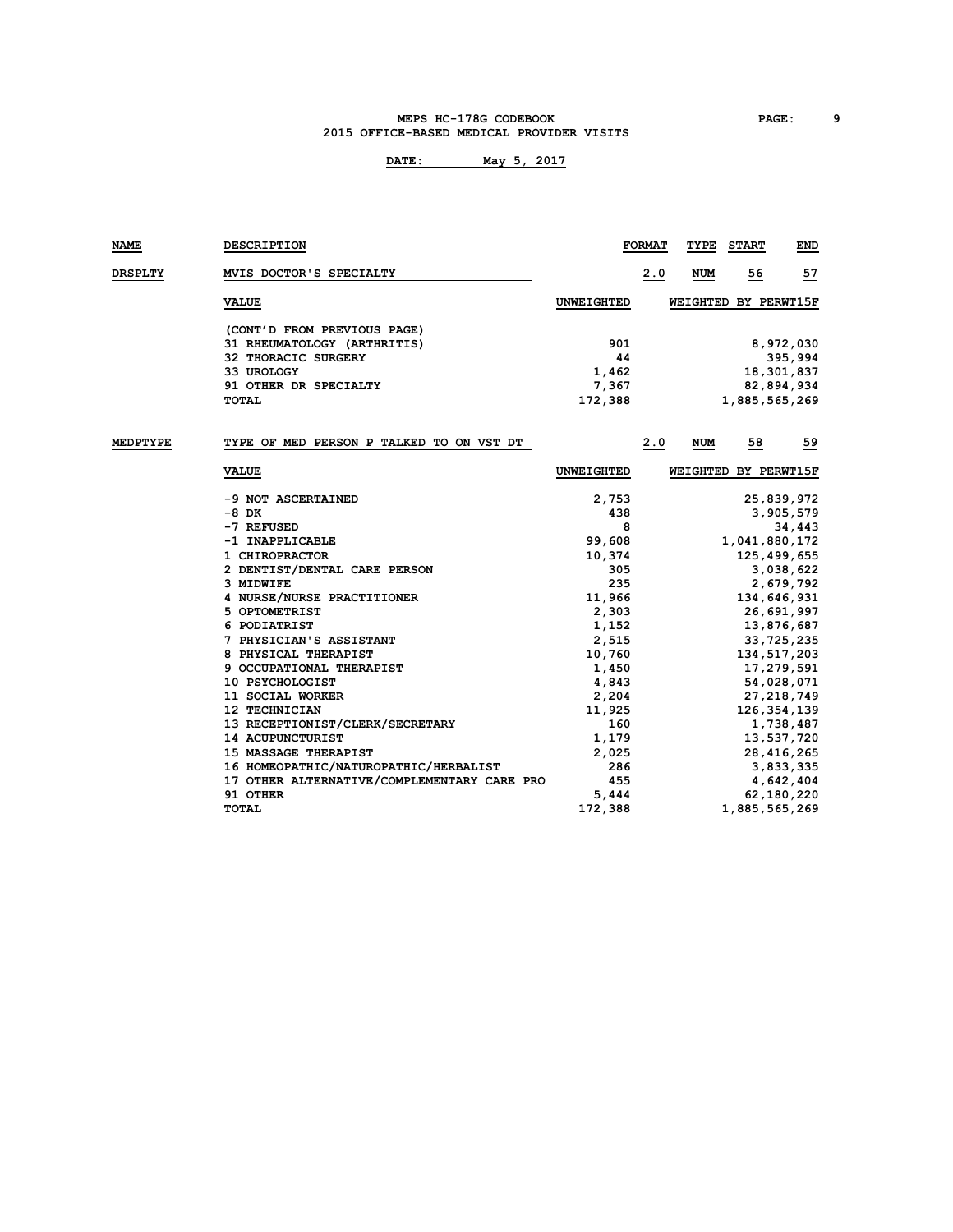#### **MEPS HC-178G CODEBOOK PAGE: 10 2015 OFFICE-BASED MEDICAL PROVIDER VISITS**

| <b>NAME</b>     | <b>DESCRIPTION</b>                       |                   | <b>FORMAT</b> | TYPE       | <b>START</b> | END                  |
|-----------------|------------------------------------------|-------------------|---------------|------------|--------------|----------------------|
| <b>DOCATLOC</b> | ANY MD WORK AT LOCATION WHERE P SAW PROV |                   | 2.0           | <b>NUM</b> | 60           | 61                   |
|                 | <b>VALUE</b>                             | UNWEIGHTED        |               |            |              | WEIGHTED BY PERWT15F |
|                 | -9 NOT ASCERTAINED                       | 1,489             |               |            |              | 12, 137, 028         |
|                 | -8 DK                                    | 3,592             |               |            |              | 36,581,619           |
|                 | -7 REFUSED                               | 8                 |               |            |              | 46,347               |
|                 | -1 INAPPLICABLE                          | 99,608            |               |            |              | 1,041,880,172        |
|                 | 1 YES                                    | 31,363            |               |            |              | 345,874,879          |
|                 | 2 NO                                     | 36,328            |               |            |              | 449,045,224          |
|                 | <b>TOTAL</b>                             | 172,388           |               |            |              | 1,885,565,269        |
|                 |                                          |                   |               |            |              |                      |
| <b>VSTCTGRY</b> | BEST CATEGORY FOR CARE P RECV ON VST DT  |                   | 2.0           | <b>NUM</b> | 62           | 63                   |
|                 | <b>VALUE</b>                             | <b>UNWEIGHTED</b> |               |            |              | WEIGHTED BY PERWT15F |
|                 | -9 NOT ASCERTAINED                       | 716               |               |            |              | 6,326,837            |
|                 | $-8$ DK                                  | 186               |               |            |              | 1,723,265            |
|                 | -7 REFUSED                               | 5                 |               |            |              | 36,984               |
|                 | -1 INAPPLICABLE                          | 1,342             |               |            |              | 15,513,698           |
|                 | 1 GENERAL CHECKUP                        | 36,773            |               |            |              | 378,798,691          |
|                 | 2 DIAGNOSIS OR TREATMENT                 | 78,752            |               |            |              | 901, 735, 265        |
|                 | 3 EMERGENCY (E.G., ACCIDENT OR INJURY)   | 936               |               |            |              | 10,488,593           |
|                 | 4 PSYCHOTHERAPY/MENTAL HEALTH COUNSELING | 11,888            |               |            |              | 129,585,822          |
|                 | 5 FOLLOW-UP OR POST-OPERATIVE VISIT      | 16,225            |               |            |              | 172,103,902          |
|                 | IMMUNIZATIONS OR SHOTS<br>6              | 4,936             |               |            |              | 57,208,940           |
|                 | 7 VISION EXAM                            | 5,042             |               |            |              | 55,996,771           |
|                 | 8 PREGNANCY-RELATED (INC PRENATAL/ DELV) | 3,243             |               |            |              | 30,721,561           |
|                 | 9 WELL CHILD EXAM                        | 1,897             |               |            |              | 19,658,287           |
|                 | 10 LASER EYE SURGERY                     | 116               |               |            |              | 1,370,985            |
|                 | 91 OTHER                                 | 10,331            |               |            |              | 104,295,666          |
|                 | <b>TOTAL</b>                             | 172,388           |               |            |              | 1,885,565,269        |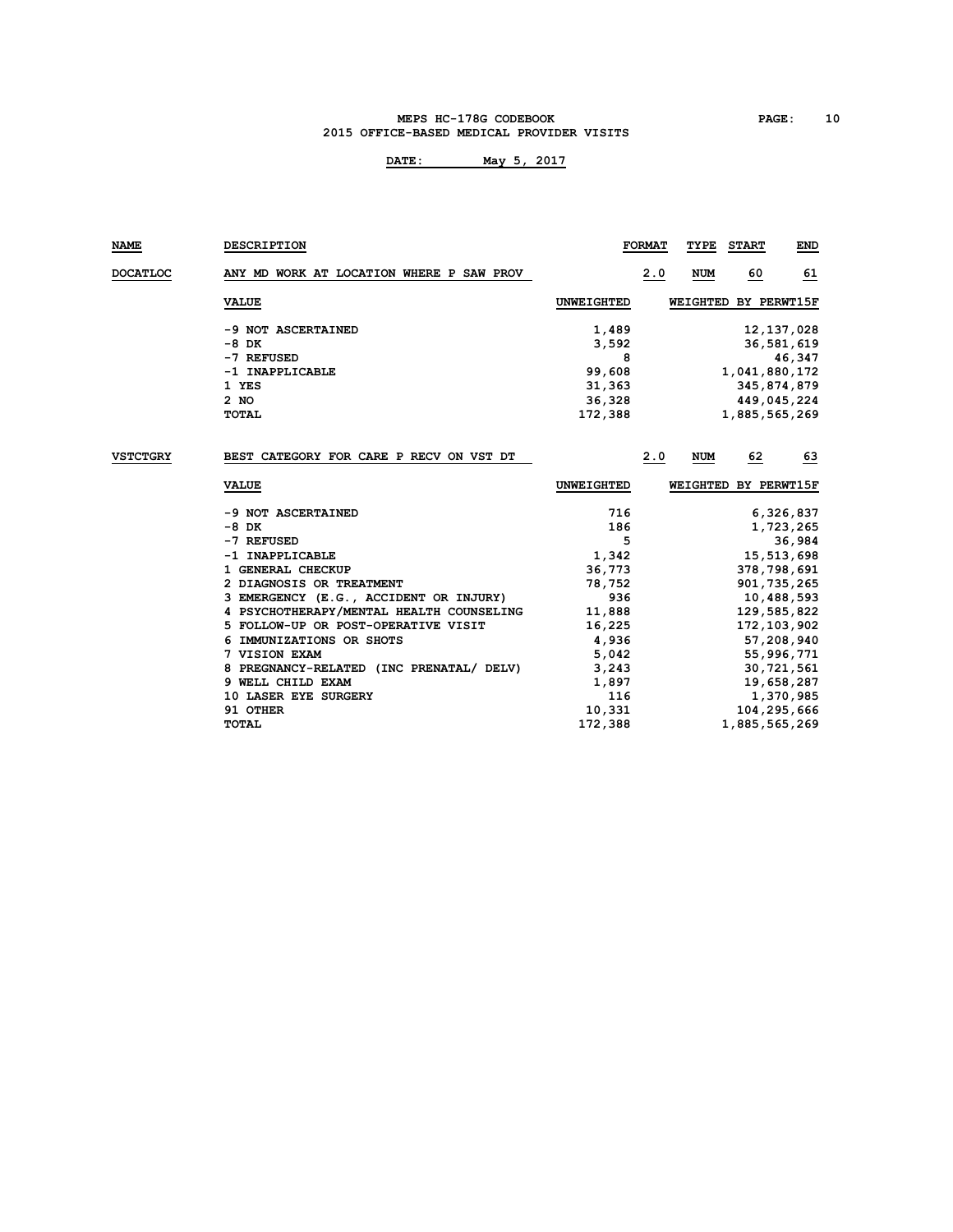#### **MEPS HC-178G CODEBOOK PAGE: 11 2015 OFFICE-BASED MEDICAL PROVIDER VISITS**

| NAME            | <b>DESCRIPTION</b>                       |                   | <b>FORMAT</b> | TYPE                 | <b>START</b>  | END           |
|-----------------|------------------------------------------|-------------------|---------------|----------------------|---------------|---------------|
| <b>VSTRELCN</b> | THIS VST/PHONE CALL RELATED TO SPEC COND |                   | 2.0           | NUM                  | 64            | 65            |
|                 | <b>VALUE</b>                             | UNWEIGHTED        |               | WEIGHTED BY PERWT15F |               |               |
|                 | -9 NOT ASCERTAINED                       | 735               |               |                      |               | 8,252,872     |
|                 | -8 DK                                    | 356               |               |                      |               | 3,298,191     |
|                 | -7 REFUSED                               | 17                |               |                      |               | 138,826       |
|                 | 1 YES                                    | 137,784           |               |                      | 1,517,386,980 |               |
|                 | $2$ NO                                   | 33,496            |               |                      |               | 356,488,400   |
|                 | <b>TOTAL</b>                             | 172,388           |               |                      | 1,885,565,269 |               |
| <b>LABTEST</b>  | THIS VISIT DID P HAVE LAB TESTS          |                   | 2.0           | NUM                  | 66            | 67            |
|                 | <b>VALUE</b>                             | <b>UNWEIGHTED</b> |               | WEIGHTED BY PERWT15F |               |               |
|                 | -9 NOT ASCERTAINED                       | 3,897             |               |                      |               | 43,120,274    |
|                 | -8 DK                                    | 1,015             |               |                      |               | 10,696,241    |
|                 | -7 REFUSED                               | 13                |               |                      |               | 119,125       |
|                 | -1 INAPPLICABLE                          | 1,342             |               |                      |               | 15,513,698    |
|                 | 1 YES                                    | 33,309            |               |                      |               | 339,426,592   |
|                 | $2$ NO                                   | 37,125            |               |                      |               | 413, 344, 236 |
|                 | 95 NO SERVICES RECEIVED                  | 95,687            |               |                      | 1,063,345,102 |               |
|                 | TOTAL                                    | 172,388           |               |                      | 1,885,565,269 |               |
| <b>SONOGRAM</b> | THIS VISIT DID P HAVE SONOGRAM OR ULTRSD |                   | 2.0           | NUM                  | 68            | 69            |
|                 |                                          |                   |               |                      |               |               |
|                 | <b>VALUE</b>                             | <b>UNWEIGHTED</b> |               | WEIGHTED BY PERWT15F |               |               |
|                 | -9 NOT ASCERTAINED                       | 3,897             |               |                      |               | 43,120,274    |
|                 | -8 DK                                    | 1,015             |               |                      |               | 10,696,241    |
|                 | -7 REFUSED                               | 13                |               |                      |               | 119,125       |
|                 | -1 INAPPLICABLE                          | 1,342             |               |                      |               | 15,513,698    |
|                 | 1 YES                                    | 3,557             |               |                      |               | 35,424,546    |
|                 | 2 NO                                     | 66,877            |               |                      |               | 717,346,282   |
|                 | 95 NO SERVICES RECEIVED                  | 95,687            |               |                      | 1,063,345,102 |               |
|                 | <b>TOTAL</b>                             | 172,388           |               |                      | 1,885,565,269 |               |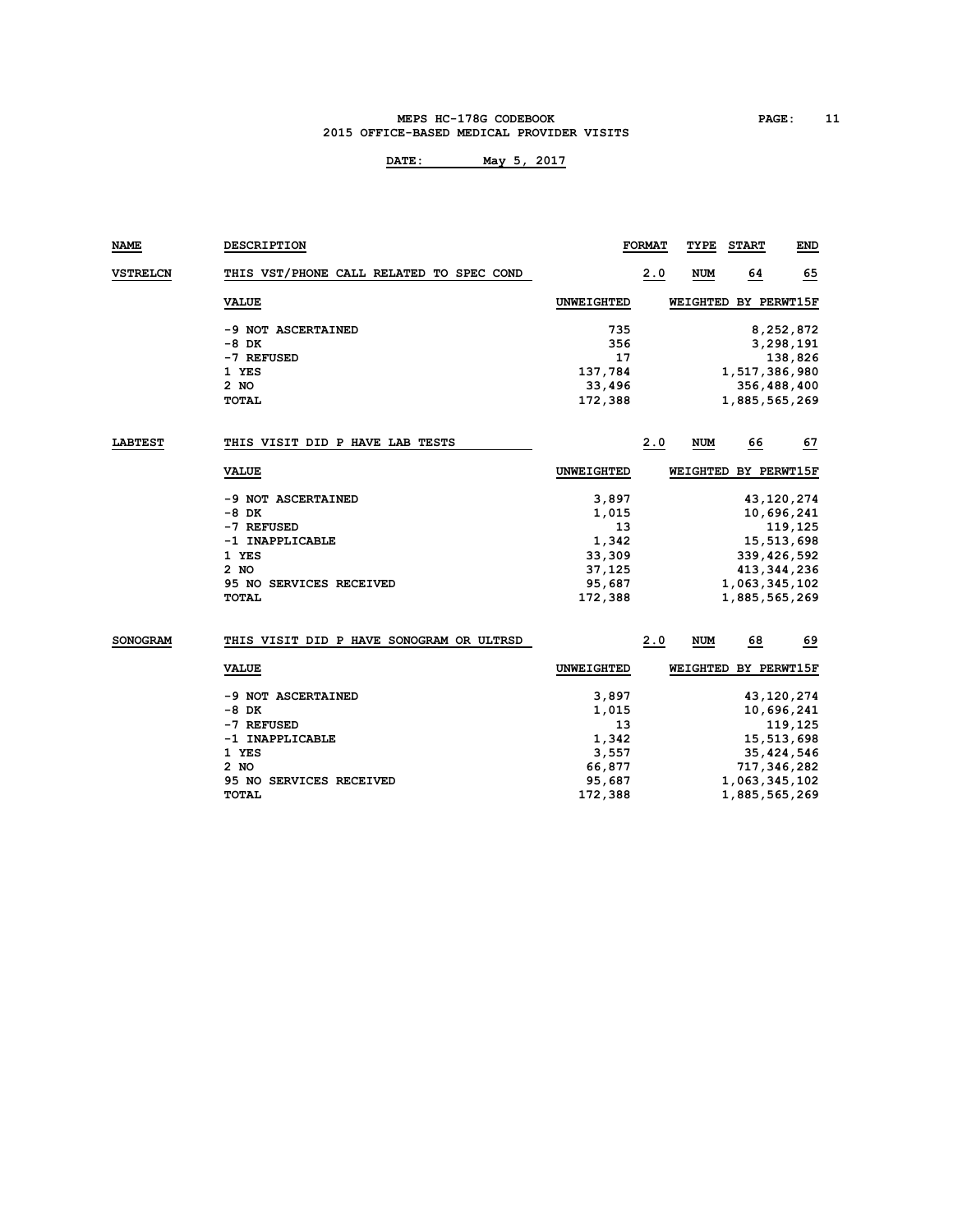#### **MEPS HC-178G CODEBOOK PAGE: 12 2015 OFFICE-BASED MEDICAL PROVIDER VISITS**

| NAME         | <b>DESCRIPTION</b>                   |                   | <b>FORMAT</b> | TYPE       | <b>START</b>         | <b>END</b>      |
|--------------|--------------------------------------|-------------------|---------------|------------|----------------------|-----------------|
| <b>XRAYS</b> | THIS VISIT DID P HAVE X-RAYS         |                   | 2.0           | <b>NUM</b> | $\frac{70}{2}$       | $\overline{11}$ |
|              | <b>VALUE</b>                         | <b>UNWEIGHTED</b> |               |            | WEIGHTED BY PERWT15F |                 |
|              | -9 NOT ASCERTAINED                   | 3,897             |               |            |                      | 43,120,274      |
|              | -8 DK                                | 1,015             |               |            |                      | 10,696,241      |
|              | -7 REFUSED                           | 13                |               |            |                      | 119,125         |
|              | -1 INAPPLICABLE                      | 1,342             |               |            |                      | 15,513,698      |
|              | 1 YES                                | 6,888             |               |            |                      | 75,794,167      |
|              | 2 NO                                 | 63,546            |               |            |                      | 676, 976, 661   |
|              | 95 NO SERVICES RECEIVED              | 95,687            |               |            | 1,063,345,102        |                 |
|              | TOTAL                                | 172,388           |               |            | 1,885,565,269        |                 |
| MAMMOG       | THIS VISIT DID P HAVE A MAMMOGRAM    |                   | 2.0           | NUM        | $\overline{22}$      | $\frac{73}{2}$  |
|              | <b>VALUE</b>                         | UNWEIGHTED        |               |            | WEIGHTED BY PERWT15F |                 |
|              |                                      |                   |               |            |                      |                 |
|              | -9 NOT ASCERTAINED                   | 3,897             |               |            |                      | 43,120,274      |
|              | -8 DK                                | 1,015             |               |            |                      | 10,696,241      |
|              | -7 REFUSED                           | 13                |               |            |                      | 119,125         |
|              | -1 INAPPLICABLE                      | 1,342             |               |            |                      | 15,513,698      |
|              | 1 YES                                | 1,565             |               |            |                      | 16,611,269      |
|              | 2 NO                                 | 68,869            |               |            |                      | 736,159,559     |
|              | 95 NO SERVICES RECEIVED              | 95,687            |               |            | 1,063,345,102        |                 |
|              | <b>TOTAL</b>                         | 172,388           |               |            | 1,885,565,269        |                 |
| MRI          | THIS VISIT DID P HAVE AN MRI/CATSCAN |                   | 2.0           | NUM        | 74                   | 75              |
|              |                                      |                   |               |            |                      |                 |
|              | <b>VALUE</b>                         | <b>UNWEIGHTED</b> |               |            | WEIGHTED BY PERWT15F |                 |
|              | -9 NOT ASCERTAINED                   | 3,897             |               |            |                      | 43,120,274      |
|              | -8 DK                                | 1,015             |               |            |                      | 10,696,241      |
|              | -7 REFUSED                           | 13                |               |            |                      | 119,125         |
|              | -1 INAPPLICABLE                      | 1,342             |               |            |                      | 15,513,698      |
|              | 1 YES                                | 1,975             |               |            |                      | 21,295,075      |
|              | 2 NO                                 | 68,459            |               |            |                      | 731,475,753     |
|              | <b>95 NO SERVICES RECEIVED</b>       | 95,687            |               |            | 1,063,345,102        |                 |
|              | <b>TOTAL</b>                         | 172,388           |               |            | 1,885,565,269        |                 |
|              |                                      |                   |               |            |                      |                 |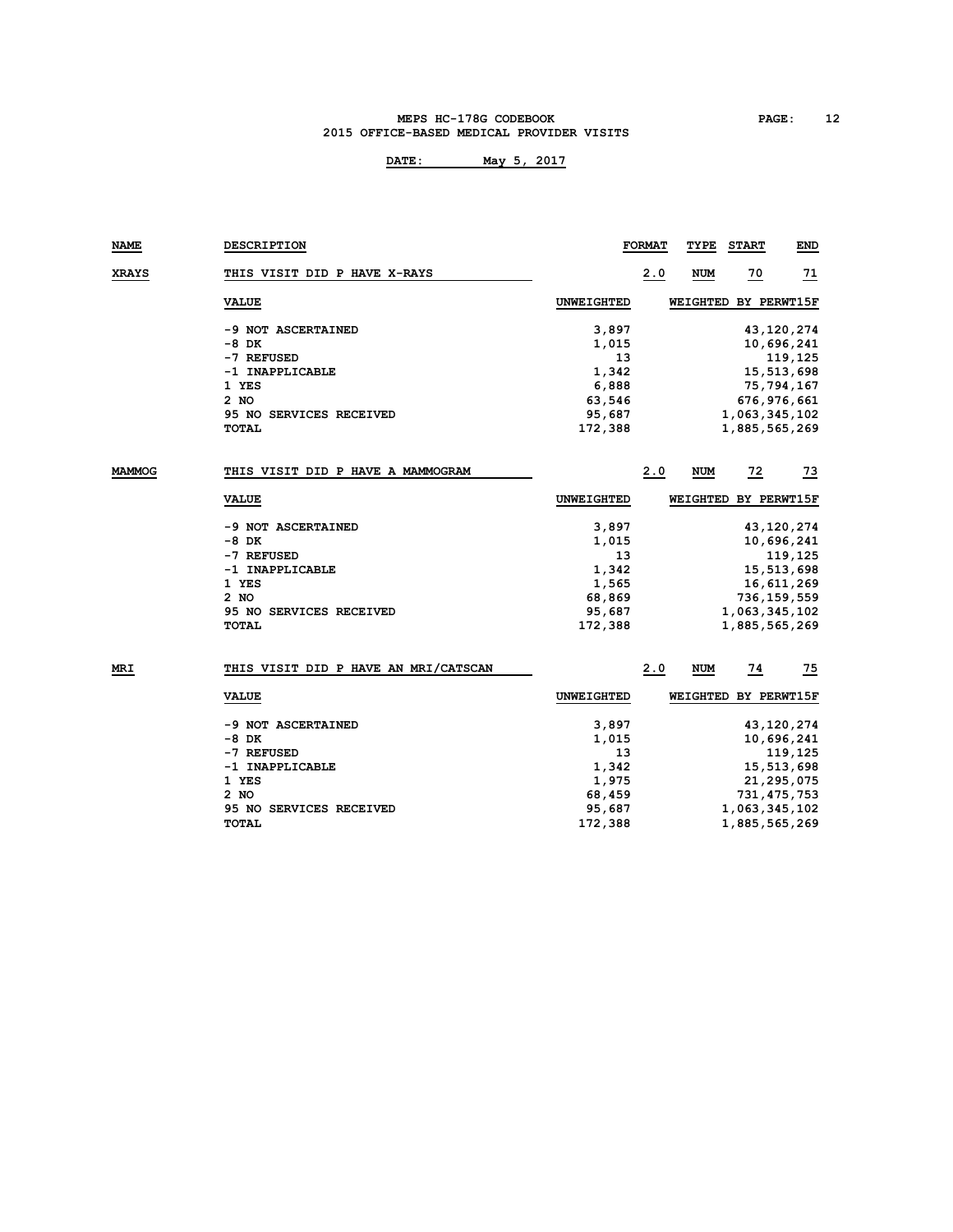#### **MEPS HC-178G CODEBOOK PAGE: 13 2015 OFFICE-BASED MEDICAL PROVIDER VISITS**

| NAME          | <b>DESCRIPTION</b>                     |                   | <b>FORMAT</b> | TYPE       | <b>START</b>         | <b>END</b>     |
|---------------|----------------------------------------|-------------------|---------------|------------|----------------------|----------------|
| <b>EKG</b>    | THIS VISIT DID P HAVE AN EKG OR ECG    |                   | 2.0           | <b>NUM</b> | <u>76</u>            | 77             |
|               | <b>VALUE</b>                           | <b>UNWEIGHTED</b> |               |            | WEIGHTED BY PERWT15F |                |
|               | -9 NOT ASCERTAINED                     | 3,897             |               |            |                      | 43,120,274     |
|               | $-8$ DK                                | 1,015             |               |            |                      | 10,696,241     |
|               | -7 REFUSED                             | 13                |               |            |                      | 119,125        |
|               | -1 INAPPLICABLE                        | 1,342             |               |            |                      | 15,513,698     |
|               | 1 YES                                  | 2,902             |               |            |                      | 32,107,149     |
|               | 2 NO                                   | 67,532            |               |            |                      | 720,663,679    |
|               | 95 NO SERVICES RECEIVED                | 95,687            |               |            | 1,063,345,102        |                |
|               | TOTAL                                  | 172,388           |               |            | 1,885,565,269        |                |
| EEG           | THIS VISIT DID P HAVE AN EEG           |                   | 2.0           | NUM        | $\frac{78}{1}$       | $\frac{79}{2}$ |
|               | <b>VALUE</b>                           | <b>UNWEIGHTED</b> |               |            | WEIGHTED BY PERWT15F |                |
|               | -9 NOT ASCERTAINED                     | 3,897             |               |            |                      | 43,120,274     |
|               | -8 DK                                  | 1,015             |               |            |                      | 10,696,241     |
|               | -7 REFUSED                             | 13                |               |            |                      | 119,125        |
|               | -1 INAPPLICABLE                        | 1,342             |               |            |                      | 15,513,698     |
|               | 1 YES                                  | 246               |               |            |                      | 2,517,144      |
|               | $2$ NO                                 | 70,188            |               |            |                      | 750,253,684    |
|               | 95 NO SERVICES RECEIVED                | 95,687            |               |            | 1,063,345,102        |                |
|               | <b>TOTAL</b>                           | 172,388           |               |            | 1,885,565,269        |                |
| <b>RCVVAC</b> | THIS VISIT DID P RECEIVE A VACCINATION |                   | 2.0           | NUM        | 80                   | 81             |
|               |                                        |                   |               |            |                      |                |
|               | <b>VALUE</b>                           | <b>UNWEIGHTED</b> |               |            | WEIGHTED BY PERWT15F |                |
|               | -9 NOT ASCERTAINED                     | 3,897             |               |            |                      | 43,120,274     |
|               | -8 DK                                  | 1,015             |               |            |                      | 10,696,241     |
|               | -7 REFUSED                             | 13                |               |            |                      | 119,125        |
|               | -1 INAPPLICABLE                        | 1,342             |               |            |                      | 15,513,698     |
|               | 1 YES                                  | 6,454             |               |            |                      | 66, 333, 328   |
|               | 2 NO                                   | 63,980            |               |            |                      | 686,437,500    |
|               | <b>95 NO SERVICES RECEIVED</b>         | 95,687            |               |            | 1,063,345,102        |                |
|               | TOTAL                                  | 172,388           |               |            | 1,885,565,269        |                |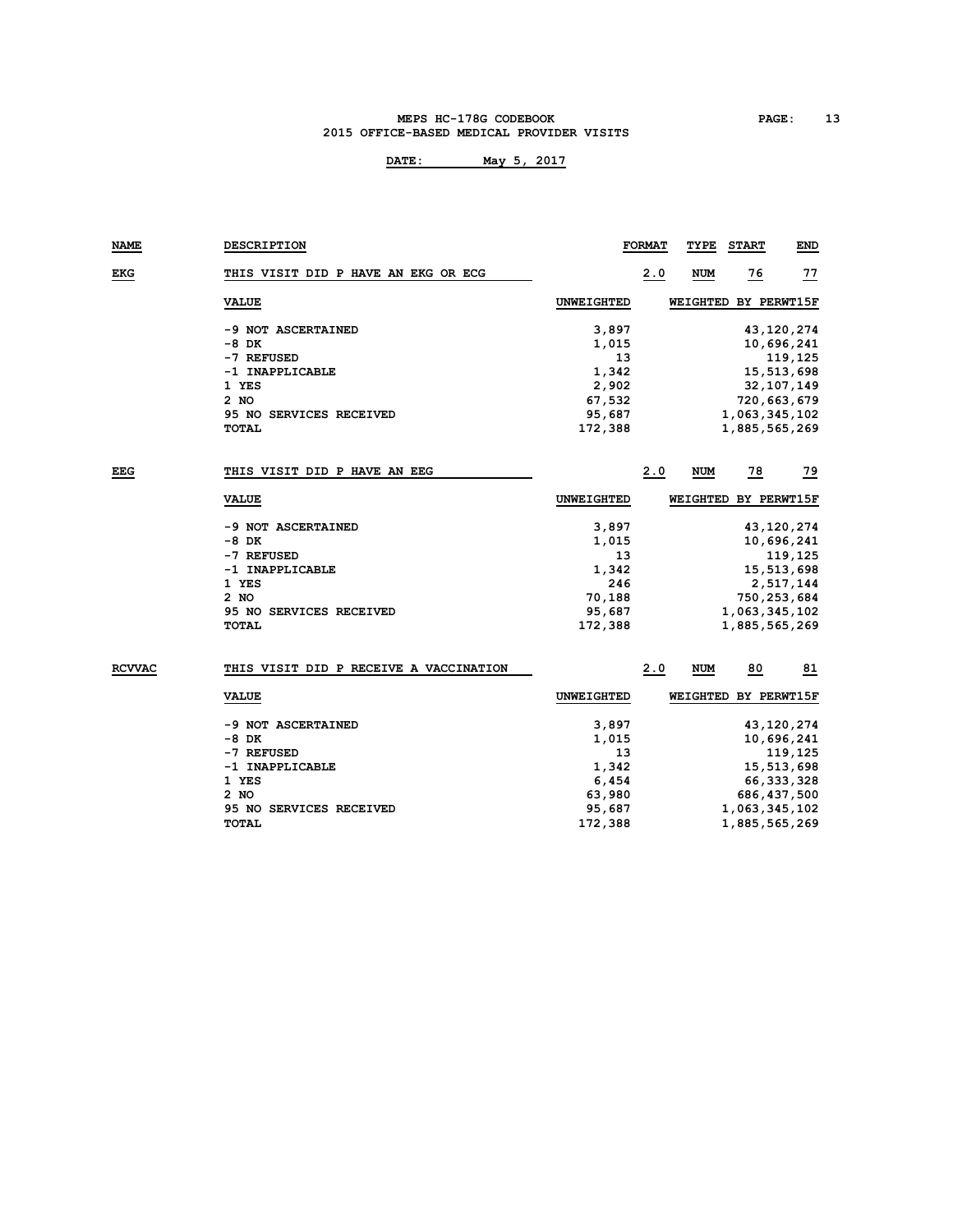#### **MEPS HC-178G CODEBOOK PAGE: 14 2015 OFFICE-BASED MEDICAL PROVIDER VISITS**

| <b>NAME</b>     | <b>DESCRIPTION</b>                       |                   | <b>FORMAT</b> | TYPE                 | <b>START</b>  | END          |
|-----------------|------------------------------------------|-------------------|---------------|----------------------|---------------|--------------|
| <b>ANESTH</b>   | THIS VISIT DID P RECEIVE ANESTHESIA      |                   | 2.0           | <b>NUM</b>           | 82            | 83           |
|                 | <b>VALUE</b>                             | <b>UNWEIGHTED</b> |               | WEIGHTED BY PERWT15F |               |              |
|                 | -9 NOT ASCERTAINED                       | 3,897             |               |                      |               | 43,120,274   |
|                 | -8 DK                                    | 1,015             |               |                      |               | 10,696,241   |
|                 | -7 REFUSED                               | 13                |               |                      |               | 119,125      |
|                 | -1 INAPPLICABLE                          | 1,342             |               |                      |               | 15,513,698   |
|                 | 1 YES                                    | 1,068             |               |                      |               | 12,282,782   |
|                 | 2 NO                                     | 69,366            |               |                      | 740,488,046   |              |
|                 | 95 NO SERVICES RECEIVED                  | 95,687            |               |                      | 1,063,345,102 |              |
|                 | <b>TOTAL</b>                             | 172,388           |               |                      | 1,885,565,269 |              |
|                 |                                          |                   |               |                      |               |              |
| <b>THRTSWAB</b> | THIS VISIT DID P HAVE A THROAT SWAB      |                   | 2.0           | NUM                  | 84            | 85           |
|                 | <b>VALUE</b>                             | <b>UNWEIGHTED</b> |               | WEIGHTED BY PERWT15F |               |              |
|                 | -9 NOT ASCERTAINED                       | 3,897             |               |                      |               | 43, 120, 274 |
|                 | -8 DK                                    | 1,015             |               |                      |               | 10,696,241   |
|                 | -7 REFUSED                               | 13                |               |                      |               | 119,125      |
|                 | -1 INAPPLICABLE                          | 1,342             |               |                      |               | 15,513,698   |
|                 | 1 YES                                    | 2,062             |               |                      |               | 20,915,940   |
|                 | 2 NO                                     | 68,372            |               |                      | 731,854,888   |              |
|                 | 95 NO SERVICE RECEIVED                   | 95,687            |               |                      | 1,063,345,102 |              |
|                 | <b>TOTAL</b>                             | 172,388           |               |                      | 1,885,565,269 |              |
|                 |                                          |                   |               |                      |               |              |
| <b>OTHSVCE</b>  | THIS VISIT DID P HAVE OTH DIAG TEST/EXAM |                   | 2.0           | NUM                  | 86            | 87           |
|                 | <b>VALUE</b>                             | <b>UNWEIGHTED</b> |               | WEIGHTED BY PERWT15F |               |              |
|                 | -9 NOT ASCERTAINED                       | 3,897             |               |                      |               | 43,120,274   |
|                 | -8 DK                                    | 1,015             |               |                      |               | 10,696,241   |
|                 | -7 REFUSED                               | 13                |               |                      |               | 119,125      |
|                 | -1 INAPPLICABLE                          | 1,342             |               |                      |               | 15,513,698   |
|                 | 1 YES                                    | 23,017            |               |                      | 256,614,568   |              |
|                 | 2 NO                                     | 47,417            |               |                      | 496,156,260   |              |
|                 | 95 NO SERVICES RECEIVED                  | 95,687            |               |                      | 1,063,345,102 |              |
|                 | <b>TOTAL</b>                             | 172,388           |               |                      | 1,885,565,269 |              |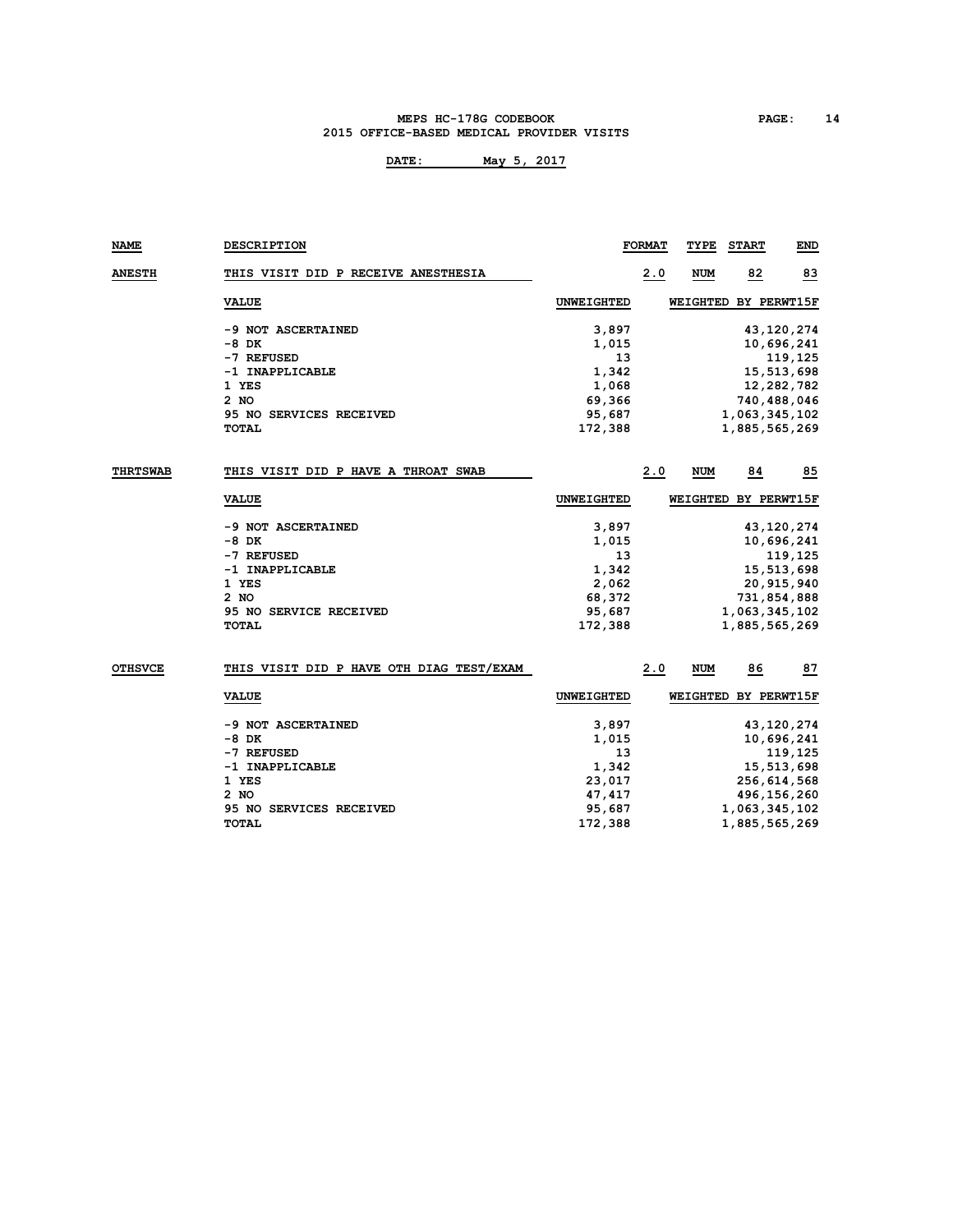#### **MEPS HC-178G CODEBOOK PAGE: 15 2015 OFFICE-BASED MEDICAL PROVIDER VISITS**

| NAME            | <b>DESCRIPTION</b>                       |                   | <b>FORMAT</b> | TYPE        | <b>START</b>         | END        |
|-----------------|------------------------------------------|-------------------|---------------|-------------|----------------------|------------|
| <b>SURGPROC</b> | WAS SURG PROC PERFORMED ON P THIS VISIT  |                   | 2.0           | <b>NUM</b>  | 88                   | 89         |
|                 | <b>VALUE</b>                             | <b>UNWEIGHTED</b> |               |             | WEIGHTED BY PERWT15F |            |
|                 | -9 NOT ASCERTAINED                       | 1,581             |               |             |                      | 14,331,783 |
|                 | $-8$ DK                                  | 108               |               |             |                      | 1,140,867  |
|                 | -7 REFUSED                               | 7                 |               |             |                      | 53,816     |
|                 | -1 INAPPLICABLE                          | 1,342             |               |             |                      | 15,513,698 |
|                 | 1 YES                                    | 3,611             |               |             |                      | 45,808,470 |
|                 | 2 NO                                     | 165,739           |               |             | 1,808,716,635        |            |
|                 | TOTAL                                    | 172,388           |               |             | 1,885,565,269        |            |
| <b>MEDPRESC</b> | ANY MEDICINE PRESCRIBED FOR P THIS VISIT |                   | 2.0           | <b>NUM</b>  | 90                   | 91         |
|                 | <b>VALUE</b>                             | UNWEIGHTED        |               |             | WEIGHTED BY PERWT15F |            |
|                 | -9 NOT ASCERTAINED                       | 14,076            |               |             | 131,439,061          |            |
|                 | $-8$ DK                                  | 1,694             |               |             |                      | 16,385,502 |
|                 | -7 REFUSED                               | 53                |               |             |                      | 528,654    |
|                 | 1 YES                                    | 25,687            |               |             | 267, 176, 162        |            |
|                 | $2$ NO                                   | 130,878           |               |             | 1,470,035,890        |            |
|                 | TOTAL                                    | 172,388           |               |             | 1,885,565,269        |            |
| OBCCC1X         | MODIFIED CLINICAL CLASSIFICATION CODE    |                   | 3.0           | <b>CHAR</b> | 92                   | 94         |
|                 | <b>VALUE</b>                             | UNWEIGHTED        |               |             | WEIGHTED BY PERWT15F |            |
|                 | -1 INAPPLICABLE                          | 36,902            |               |             | 394, 412, 150        |            |
|                 | -9 NOT ASCERTAINED                       | 336               |               |             |                      | 5,112,032  |
|                 | $001 - 064$                              | 16,975            |               |             | 186, 156, 806        |            |
|                 | 076-260                                  | 98,787            |               |             | 1,095,123,145        |            |
|                 | 650-670                                  | 19,388            |               |             | 204, 761, 136        |            |
|                 | <b>TOTAL</b>                             | 172,388           |               |             | 1,885,565,269        |            |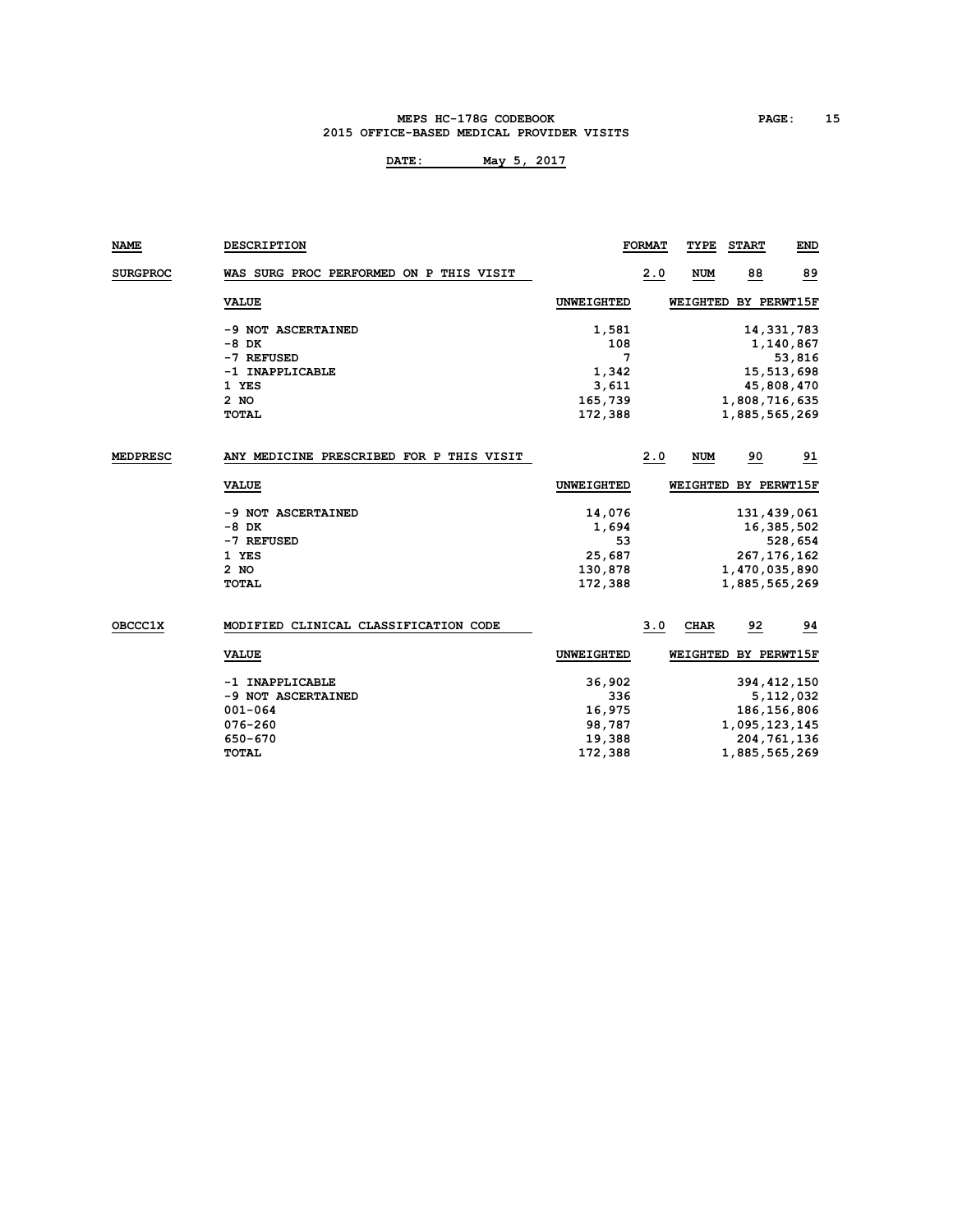#### **MEPS HC-178G CODEBOOK PAGE: 16 2015 OFFICE-BASED MEDICAL PROVIDER VISITS**

| NAME            | <b>DESCRIPTION</b>                    |                   | <b>FORMAT</b> | TYPE        | <b>START</b>         | <b>END</b>   |
|-----------------|---------------------------------------|-------------------|---------------|-------------|----------------------|--------------|
| <b>OBCCC2X</b>  | MODIFIED CLINICAL CLASSIFICATION CODE |                   | 3.0           | <b>CHAR</b> | 95                   | 97           |
|                 | <b>VALUE</b>                          | <b>UNWEIGHTED</b> |               |             | WEIGHTED BY PERWT15F |              |
|                 | -1 INAPPLICABLE                       | 142,807           |               |             | 1,573,076,195        |              |
|                 | -9 NOT ASCERTAINED                    | 76                |               |             |                      | 820,278      |
|                 | 001-064                               | 5,576             |               |             |                      | 55,826,522   |
|                 | 076-260                               | 17,712            |               |             |                      | 194,645,910  |
|                 | 650-670                               | 6,217             |               |             |                      | 61,196,364   |
|                 | <b>TOTAL</b>                          | 172,388           |               |             | 1,885,565,269        |              |
| <b>OBCCC3X</b>  | MODIFIED CLINICAL CLASSIFICATION CODE |                   | 3.0           | CHAR        | 98                   | 100          |
|                 | <b>VALUE</b>                          | <b>UNWEIGHTED</b> |               |             | WEIGHTED BY PERWT15F |              |
|                 | -1 INAPPLICABLE                       | 160,842           |               |             | 1,769,464,087        |              |
|                 | -9 NOT ASCERTAINED                    | 44                |               |             |                      | 536,636      |
|                 | $001 - 064$                           | 2,607             |               |             |                      | 25, 421, 971 |
|                 | 076-260                               | 6,405             |               |             |                      | 65, 242, 051 |
|                 | 650-670                               | 2,490             |               |             |                      | 24,900,525   |
|                 | TOTAL                                 | 172,388           |               |             | 1,885,565,269        |              |
| <b>OBCCC4X</b>  | MODIFIED CLINICAL CLASSIFICATION CODE |                   | 3.0           | <b>CHAR</b> | 101                  | 103          |
|                 | <b>VALUE</b>                          | <b>UNWEIGHTED</b> |               |             | WEIGHTED BY PERWT15F |              |
|                 | -1 INAPPLICABLE                       | 167,091           |               |             | 1,831,990,764        |              |
|                 | -9 NOT ASCERTAINED                    | 11                |               |             |                      | 170,042      |
|                 | $001 - 064$                           | 909               |               |             |                      | 9,455,797    |
|                 | 076-260                               | 3,280             |               |             |                      | 33,439,064   |
|                 | 650-670                               | 1,097             |               |             |                      | 10,509,603   |
|                 | <b>TOTAL</b>                          | 172,388           |               |             | 1,885,565,269        |              |
| <b>FFOBTYPE</b> | FLAT FEE BUNDLE                       |                   | 2.0           | NUM         | 104                  | 105          |
|                 | <b>VALUE</b>                          | <b>UNWEIGHTED</b> |               |             | WEIGHTED BY PERWT15F |              |
|                 | -1 INAPPLICABLE                       | 168,363           |               |             | 1,835,784,535        |              |
|                 | 1 FLAT FEE STEM                       | 785               |               |             |                      | 10,290,252   |
|                 | 2 FLAT FEE LEAF                       | 3,240             |               |             |                      | 39,490,482   |
|                 | <b>TOTAL</b>                          | 172,388           |               |             | 1,885,565,269        |              |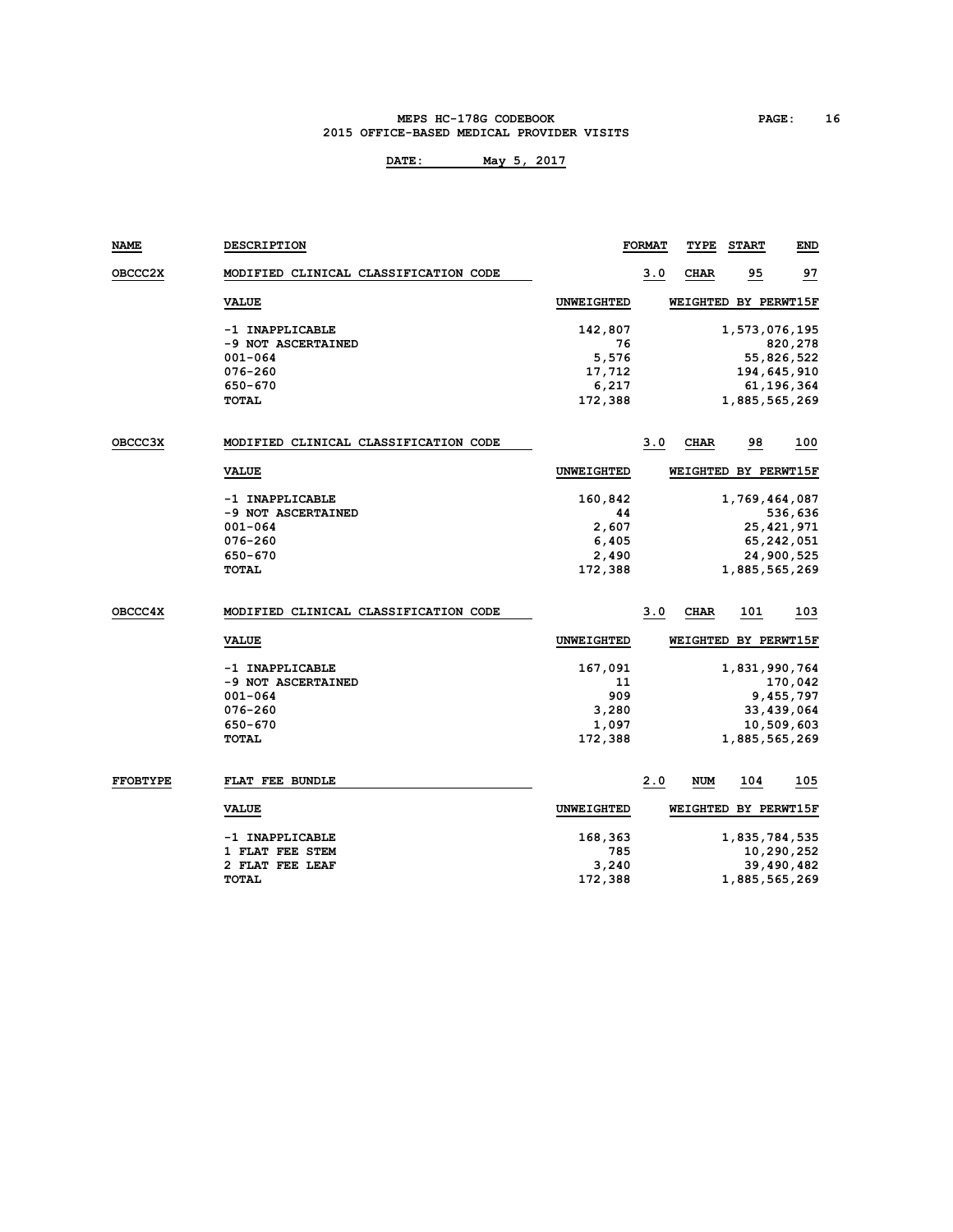#### **MEPS HC-178G CODEBOOK PAGE: 17 2015 OFFICE-BASED MEDICAL PROVIDER VISITS**

| NAME    | <b>DESCRIPTION</b>                  |                   | <b>FORMAT</b> | TYPE       | <b>START</b>         | END           |
|---------|-------------------------------------|-------------------|---------------|------------|----------------------|---------------|
| FFBEF15 | TOTAL # OF VISITS IN FF BEFORE 2015 |                   | 2.0           | <b>NUM</b> | 106                  | 107           |
|         | <b>VALUE</b>                        | <b>UNWEIGHTED</b> |               |            | WEIGHTED BY PERWT15F |               |
|         | -9 NOT ASCERTAINED                  | 3,000             |               |            |                      | 35,482,058    |
|         | $-8$ DK                             | 1                 |               |            |                      | 23,714        |
|         | -1 INAPPLICABLE                     | 168,363           |               |            | 1,835,784,535        |               |
|         | 0                                   | 930               |               |            |                      | 13,015,810    |
|         | $1 - 50$                            | 94                |               |            |                      | 1,259,152     |
|         | <b>TOTAL</b>                        | 172,388           |               |            | 1,885,565,269        |               |
|         |                                     |                   |               |            |                      |               |
| FFTOT16 | TOTAL # OF VISITS IN FF AFTER 2015  |                   | 2.0           | <b>NUM</b> | 108                  | 109           |
|         | <b>VALUE</b>                        | UNWEIGHTED        |               |            | WEIGHTED BY PERWT15F |               |
|         | -9 NOT ASCERTAINED                  | 3,000             |               |            |                      | 35,482,058    |
|         | -1 INAPPLICABLE                     | 168,363           |               |            | 1,835,784,535        |               |
|         | 0                                   | 941               |               |            |                      | 13, 247, 758  |
|         | $1 - 10$                            | 84                |               |            |                      | 1,050,918     |
|         | <b>TOTAL</b>                        | 172,388           |               |            | 1,885,565,269        |               |
|         |                                     |                   |               |            |                      |               |
| OBSF15X | AMOUNT PAID, FAMILY (IMPUTED)       |                   | 8.2           | <b>NUM</b> | 110                  | 117           |
|         | <b>VALUE</b>                        | <b>UNWEIGHTED</b> |               |            | WEIGHTED BY PERWT15F |               |
|         | -1 INAPPLICABLE                     | 1,312             |               |            |                      | 15,242,213    |
|         | 0                                   | 102,171           |               |            | 1,000,528,179        |               |
|         | $$0.03 - $17.00$                    | 17,414            |               |            | 208,111,009          |               |
|         | $$17.01 - $28.75$                   | 17,042            |               |            | 213,578,672          |               |
|         | $$28.76 - $50.00$                   | 18,198            |               |            |                      | 236, 163, 279 |
|         | $$50.01 - $25,800.00$               | 16,251            |               |            | 211,941,918          |               |
|         | <b>TOTAL</b>                        | 172,388           |               |            | 1,885,565,269        |               |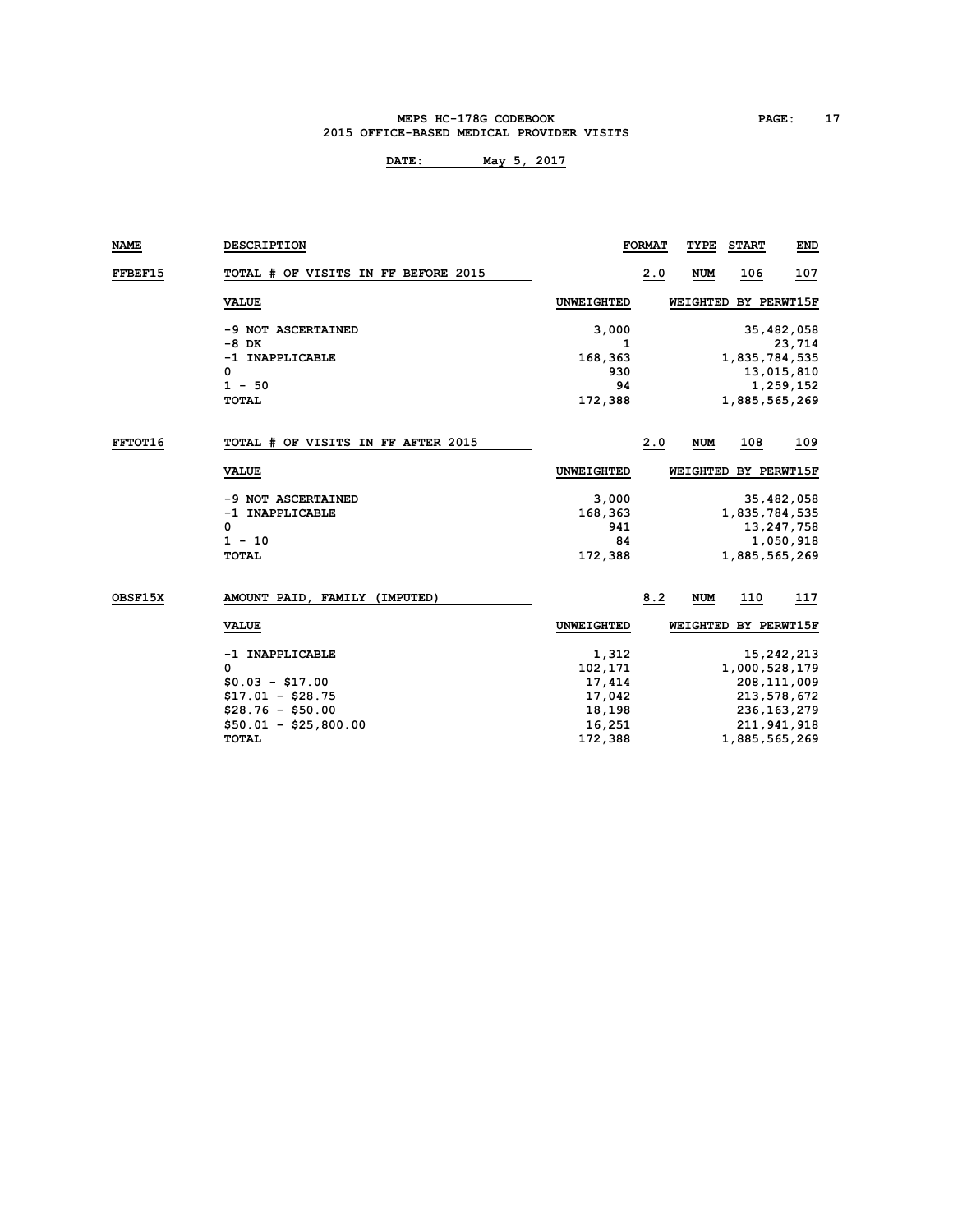#### **MEPS HC-178G CODEBOOK PAGE: 18 2015 OFFICE-BASED MEDICAL PROVIDER VISITS**

| NAME           | <b>DESCRIPTION</b>                       |                   | <b>FORMAT</b> | TYPE       | <b>START</b>         | END           |
|----------------|------------------------------------------|-------------------|---------------|------------|----------------------|---------------|
| <b>OBMR15X</b> | AMOUNT PAID, MEDICARE (IMPUTED)          |                   | 9.2           | NUM        | 118                  | 126           |
|                | <b>VALUE</b>                             | <b>UNWEIGHTED</b> |               |            | WEIGHTED BY PERWT15F |               |
|                | -1 INAPPLICABLE                          | 1,312             |               |            |                      | 15,242,213    |
|                | 0                                        | 126,547           |               |            | 1,377,181,009        |               |
|                | $$0.09 - $54.51$                         | 11,137            |               |            |                      | 126,996,626   |
|                | $$54.52 - $87.30$                        | 11,128            |               |            |                      | 125,745,074   |
|                | $$87.31 - $147.33$                       | 11,134            |               |            |                      | 118, 378, 249 |
|                | $$147.34 - $144,187.93$                  | 11,130            |               |            |                      | 122,022,097   |
|                | <b>TOTAL</b>                             | 172,388           |               |            | 1,885,565,269        |               |
|                |                                          |                   |               |            |                      |               |
| OBMD15X        | AMOUNT PAID, MEDICAID (IMPUTED)          |                   | 8.2           | <b>NUM</b> | 127                  | 134           |
|                | <b>VALUE</b>                             | <b>UNWEIGHTED</b> |               |            | WEIGHTED BY PERWT15F |               |
|                | -1 INAPPLICABLE                          | 1,312             |               |            |                      | 15,242,213    |
|                | 0                                        | 131,844           |               |            | 1,608,038,714        |               |
|                | $$0.01 - $41.38$                         | 9,808             |               |            |                      | 63,220,603    |
|                | $$41.39 - $76.91$                        | 9,808             |               |            |                      | 65, 514, 025  |
|                | $$76.92 - $128.49$                       | 9,814             |               |            |                      | 67,518,482    |
|                | $$128.50 - $46,964.77$                   | 9,802             |               |            |                      | 66,031,232    |
|                | <b>TOTAL</b>                             | 172,388           |               |            | 1,885,565,269        |               |
|                |                                          |                   |               |            |                      |               |
| OBPV15X        | AMOUNT PAID, PRIVATE INSURANCE (IMPUTED) |                   | 8.2           | NUM        | 135                  | 142           |
|                | <b>VALUE</b>                             | <b>UNWEIGHTED</b> |               |            | WEIGHTED BY PERWT15F |               |
|                | -1 INAPPLICABLE                          | 1,312             |               |            |                      | 15, 242, 213  |
|                | 0                                        | 102,599           |               |            |                      | 970, 907, 374 |
|                | $$0.01 - $38.00$                         | 17,287            |               |            |                      | 233,082,312   |
|                | $$38.01 - $82.06$                        | 16,954            |               |            |                      | 217,965,356   |
|                | $$82.07 - $153.48$                       | 17,118            |               |            |                      | 223,801,683   |
|                | $$153.49 - $44,000.00$                   | 17,118            |               |            |                      | 224,566,331   |
|                | <b>TOTAL</b>                             | 172,388           |               |            | 1,885,565,269        |               |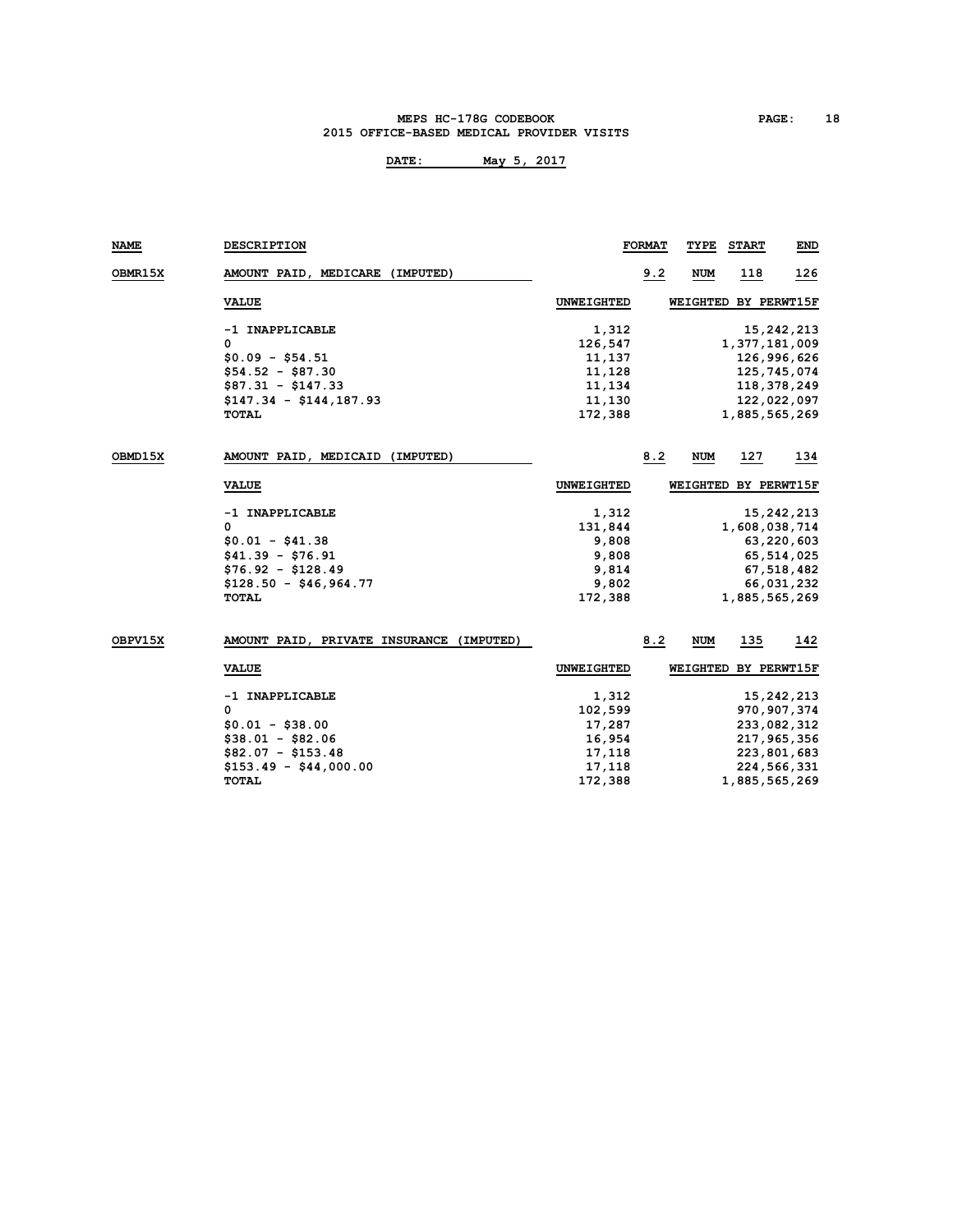#### **MEPS HC-178G CODEBOOK PAGE: 19 2015 OFFICE-BASED MEDICAL PROVIDER VISITS**

| <b>NAME</b> | <b>DESCRIPTION</b>                      |                   | <b>FORMAT</b> | TYPE       | <b>START</b>         | END          |
|-------------|-----------------------------------------|-------------------|---------------|------------|----------------------|--------------|
| OBVA15X     | AMOUNT PAID, VETERANS/CHAMPVA (IMPUTED) |                   | 8.2           | <b>NUM</b> | 143                  | 150          |
|             | <b>VALUE</b>                            | <b>UNWEIGHTED</b> |               |            | WEIGHTED BY PERWT15F |              |
|             | -1 INAPPLICABLE                         | 1,312             |               |            |                      | 15, 242, 213 |
|             | 0                                       | 167,768           |               |            | 1,833,072,000        |              |
|             | $$0.24 - $72.42$                        | 827               |               |            |                      | 8,840,249    |
|             | $$72.43 - $145.00$                      | 827               |               |            |                      | 9,536,714    |
|             | $$145.01 - $312.42$                     | 827               |               |            |                      | 9,067,616    |
|             | $$312.43 - $10,702.34$                  | 827               |               |            |                      | 9,806,477    |
|             | <b>TOTAL</b>                            | 172,388           |               |            | 1,885,565,269        |              |
| OBTR15X     | AMOUNT PAID, TRICARE (IMPUTED)          |                   | 7.2           | <b>NUM</b> | 151                  | 157          |
|             | <b>VALUE</b>                            | UNWEIGHTED        |               |            | WEIGHTED BY PERWT15F |              |
|             | -1 INAPPLICABLE                         | 1,312             |               |            |                      | 15,242,213   |
|             | 0                                       | 168,495           |               |            | 1,839,383,822        |              |
|             | $$0.37 - $23.81$                        | 646               |               |            |                      | 7,921,437    |
|             | $$23.82 - $59.95$                       | 645               |               |            |                      | 7,832,651    |
|             | $$59.96 - $115.43$                      | 645               |               |            |                      | 7,404,320    |
|             | $$115.44 - $8,541.22$                   | 645               |               |            |                      | 7,780,826    |
|             | <b>TOTAL</b>                            | 172,388           |               |            | 1,885,565,269        |              |
| OBOF15X     | AMOUNT PAID, OTHER FEDERAL (IMPUTED)    |                   | 7.2           | <b>NUM</b> | 158                  | 164          |
|             | <b>VALUE</b>                            | <b>UNWEIGHTED</b> |               |            | WEIGHTED BY PERWT15F |              |
|             | -1 INAPPLICABLE                         | 1,312             |               |            |                      | 15,242,213   |
|             | 0                                       | 170,548           |               |            | 1,863,683,145        |              |
|             | $$0.41 - $27.91$                        | 133               |               |            |                      | 1,560,022    |
|             | $$27.92 - $70.45$                       | 133               |               |            |                      | 1,709,662    |
|             | $$70.46 - $133.12$                      | 131               |               |            |                      | 1,884,296    |
|             | $$133.13 - $5,956.41$                   | 131               |               |            |                      | 1,485,931    |
|             | <b>TOTAL</b>                            | 172,388           |               |            | 1,885,565,269        |              |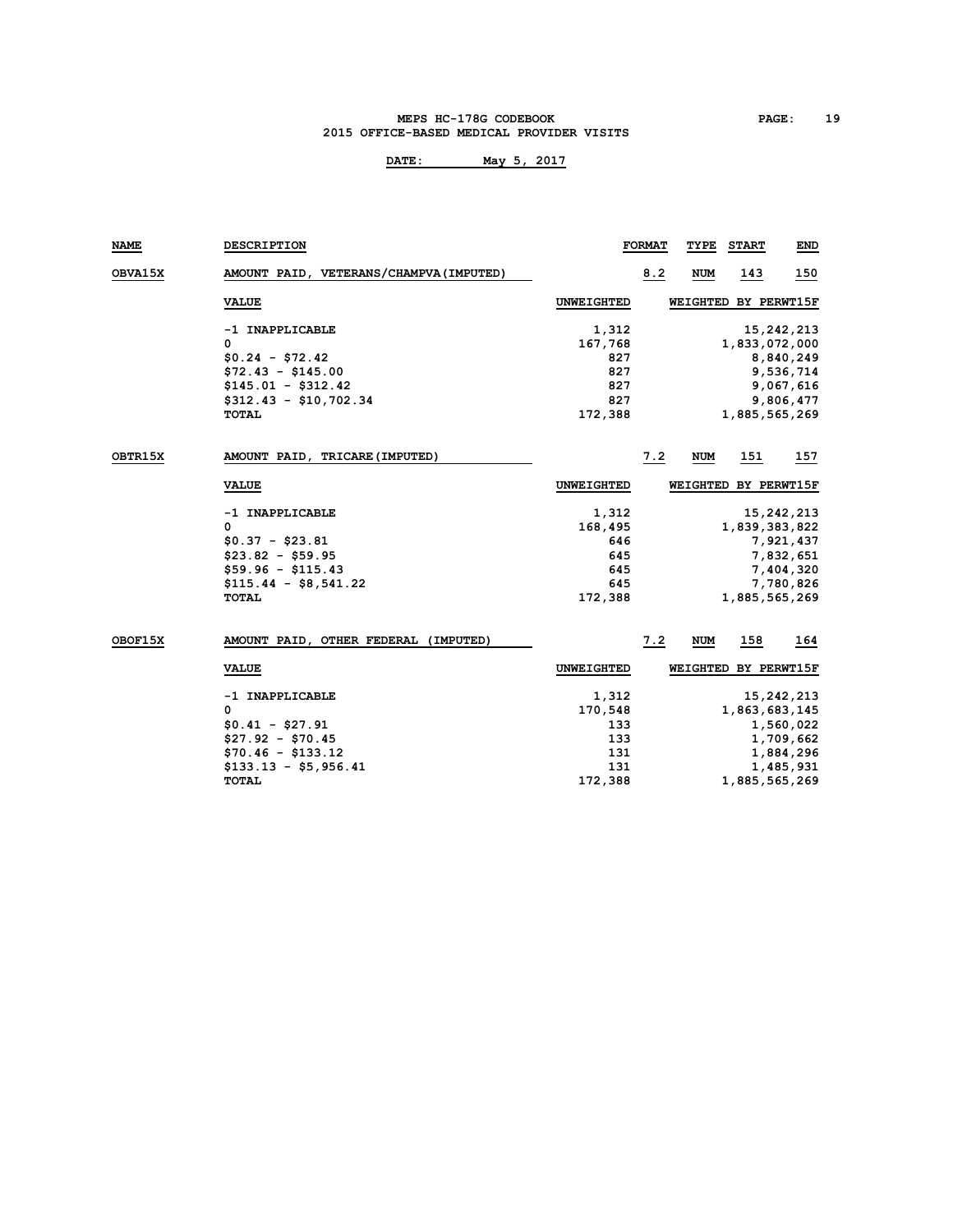#### **MEPS HC-178G CODEBOOK PAGE: 20 2015 OFFICE-BASED MEDICAL PROVIDER VISITS**

| <b>NAME</b> | <b>DESCRIPTION</b>                       |            | <b>FORMAT</b> | TYPE                 | <b>START</b>  | END        |
|-------------|------------------------------------------|------------|---------------|----------------------|---------------|------------|
| OBSL15X     | AMOUNT PAID, STATE & LOCAL GOV (IMPUTED) |            | 9.2           | <b>NUM</b>           | 165           | 173        |
|             | <b>VALUE</b>                             | UNWEIGHTED |               | WEIGHTED BY PERWT15F |               |            |
|             | -1 INAPPLICABLE                          | 1,312      |               |                      |               | 15,242,213 |
|             | 0                                        | 170,012    |               |                      | 1,860,642,108 |            |
|             | $$0.74 - $496,200.00$                    | 1,064      |               |                      |               | 9,680,948  |
|             | <b>TOTAL</b>                             | 172,388    |               |                      | 1,885,565,269 |            |
| OBWC15X     | AMOUNT PAID, WORKERS COMP (IMPUTED)      |            | 8.2           | <b>NUM</b>           | 174           | 181        |
|             | <b>VALUE</b>                             | UNWEIGHTED |               | WEIGHTED BY PERWT15F |               |            |
|             | -1 INAPPLICABLE                          | 1,312      |               |                      |               | 15,242,213 |
|             | 0                                        | 168,757    |               |                      | 1,846,017,660 |            |
|             | $$0.74 - $61.00$                         | 610        |               |                      |               | 6,311,530  |
|             | $$61.01 - $109.00$                       | 555        |               |                      |               | 5,548,918  |
|             | $$109.01 - $191.69$                      | 575        |               |                      |               | 6,133,752  |
|             | $$191.70 - $11.086.73$                   | 579        |               |                      |               | 6,311,196  |
|             | <b>TOTAL</b>                             | 172,388    |               |                      | 1,885,565,269 |            |
| OBOR15X     | AMOUNT PAID, OTHER PRIVATE (IMPUTED)     |            | 8.2           | <b>NUM</b>           | 182           | 189        |
|             | <b>VALUE</b>                             | UNWEIGHTED |               | WEIGHTED BY PERWT15F |               |            |
|             | -1 INAPPLICABLE                          | 1,312      |               |                      |               | 15,242,213 |
|             | 0                                        | 165,427    |               |                      | 1,808,028,252 |            |
|             | $$0.01 - $19.06$                         | 1,414      |               |                      |               | 17,445,953 |
|             | $$19.07 - $44.14$                        | 1,411      |               |                      |               | 16,389,496 |
|             | $$44.15 - $105.29$                       | 1,412      |               |                      |               | 14,554,362 |
|             | $$105.30 - $12.345.56$                   | 1,412      |               |                      |               | 13,904,992 |
|             | <b>TOTAL</b>                             | 172,388    |               |                      | 1,885,565,269 |            |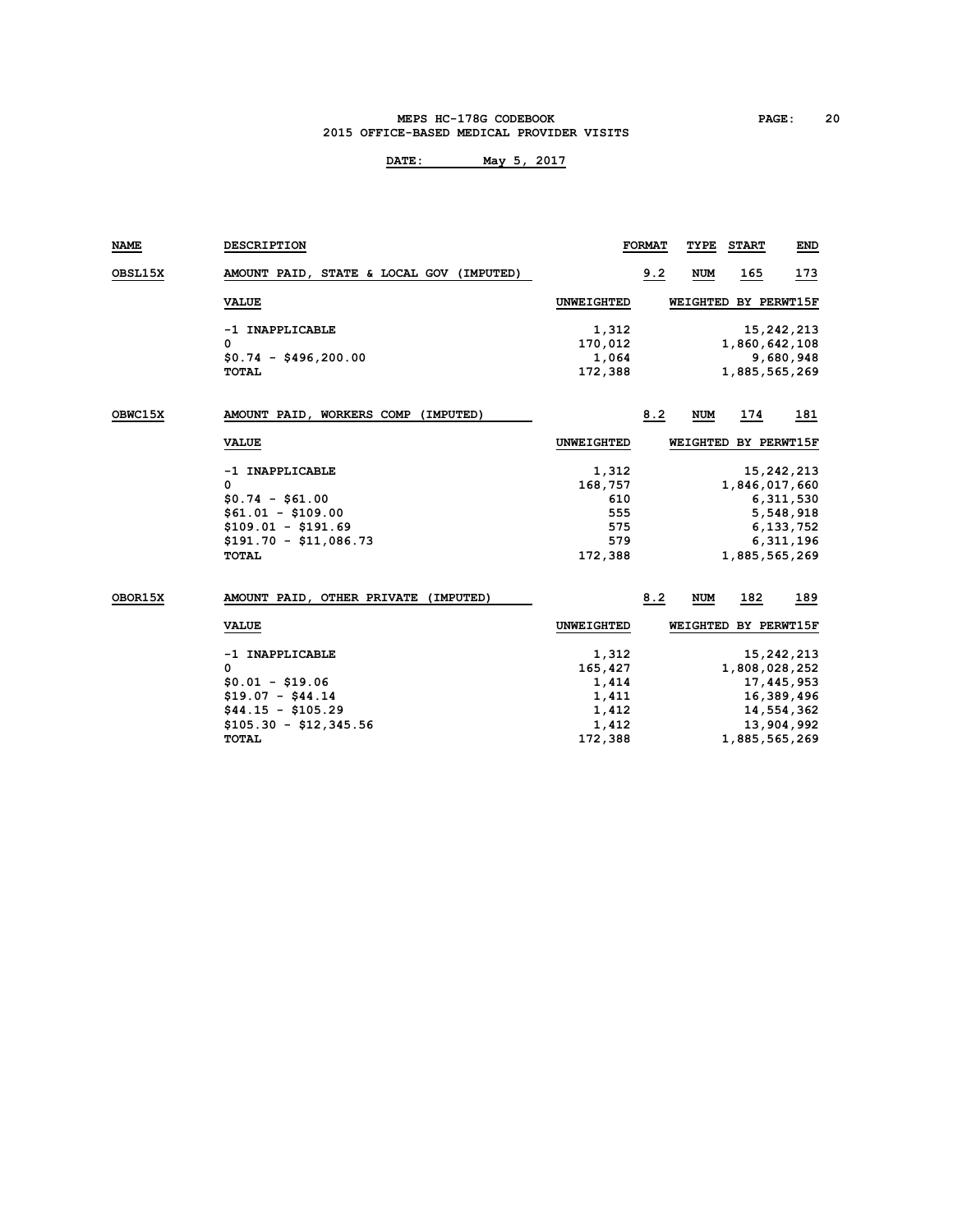#### **MEPS HC-178G CODEBOOK PAGE: 21 2015 OFFICE-BASED MEDICAL PROVIDER VISITS**

| NAME           | <b>DESCRIPTION</b>                     |                   | <b>FORMAT</b> | TYPE       | <b>START</b>         | END         |
|----------------|----------------------------------------|-------------------|---------------|------------|----------------------|-------------|
| <b>OBOU15X</b> | AMOUNT PAID, OTHER PUBLIC (IMPUTED)    |                   | 7.2           | NUM        | 190                  | 196         |
|                | <b>VALUE</b>                           | <b>UNWEIGHTED</b> |               |            | WEIGHTED BY PERWT15F |             |
|                | -1 INAPPLICABLE                        | 1,312             |               |            |                      | 15,242,213  |
|                | 0                                      | 170,179           |               |            | 1,864,389,670        |             |
|                | $$0.54 - $34.50$                       | 227               |               |            |                      | 1,638,701   |
|                | $$34.51 - $70.82$                      | 222               |               |            |                      | 1,386,419   |
|                | $$70.83 - $136.74$                     | 224               |               |            |                      | 1,351,796   |
|                | $$136.75 - $4,622.08$                  | 224               |               |            |                      | 1,556,470   |
|                | TOTAL                                  | 172,388           |               |            | 1,885,565,269        |             |
| OBOT15X        | AMOUNT PAID, OTHER INSURANCE (IMPUTED) |                   | 8.2           | <b>NUM</b> | 197                  | 204         |
|                | <b>VALUE</b>                           | <b>UNWEIGHTED</b> |               |            | WEIGHTED BY PERWT15F |             |
|                | -1 INAPPLICABLE                        | 1,312             |               |            |                      | 15,242,213  |
|                | 0                                      | 166,862           |               |            | 1,831,639,592        |             |
|                | $$0.10 - $44.00$                       | 1,054             |               |            |                      | 10,062,718  |
|                | $$44.01 - $90.02$                      | 1,053             |               |            |                      | 10,057,580  |
|                | $$90.03 - $148.99$                     | 1,054             |               |            |                      | 9,113,898   |
|                | $$149.00 - $10.070.98$                 | 1,053             |               |            |                      | 9,449,267   |
|                | <b>TOTAL</b>                           | 172,388           |               |            | 1,885,565,269        |             |
| OBXP15X        | SUM OF OBSF15X - OBOT15X (IMPUTED)     |                   | 9.2           | <b>NUM</b> | 205                  | 213         |
|                | <b>VALUE</b>                           | <b>UNWEIGHTED</b> |               |            | WEIGHTED BY PERWT15F |             |
|                | -1 INAPPLICABLE                        | 1,312             |               |            |                      | 15,242,213  |
|                | 0                                      | 6,961             |               |            |                      | 77,159,054  |
|                | $$0.01 - $63.71$                       | 41,029            |               |            |                      | 429,536,110 |
|                | $$63.72 - $103.01$                     | 41,032            |               |            |                      | 447,480,883 |
|                | $$103.02 - $175.00$                    | 41,249            |               |            |                      | 453,288,942 |
|                | $$175.01 - $496,238.00$                | 40,805            |               |            |                      | 462,858,066 |
|                | <b>TOTAL</b>                           | 172,388           |               |            | 1,885,565,269        |             |
|                |                                        |                   |               |            |                      |             |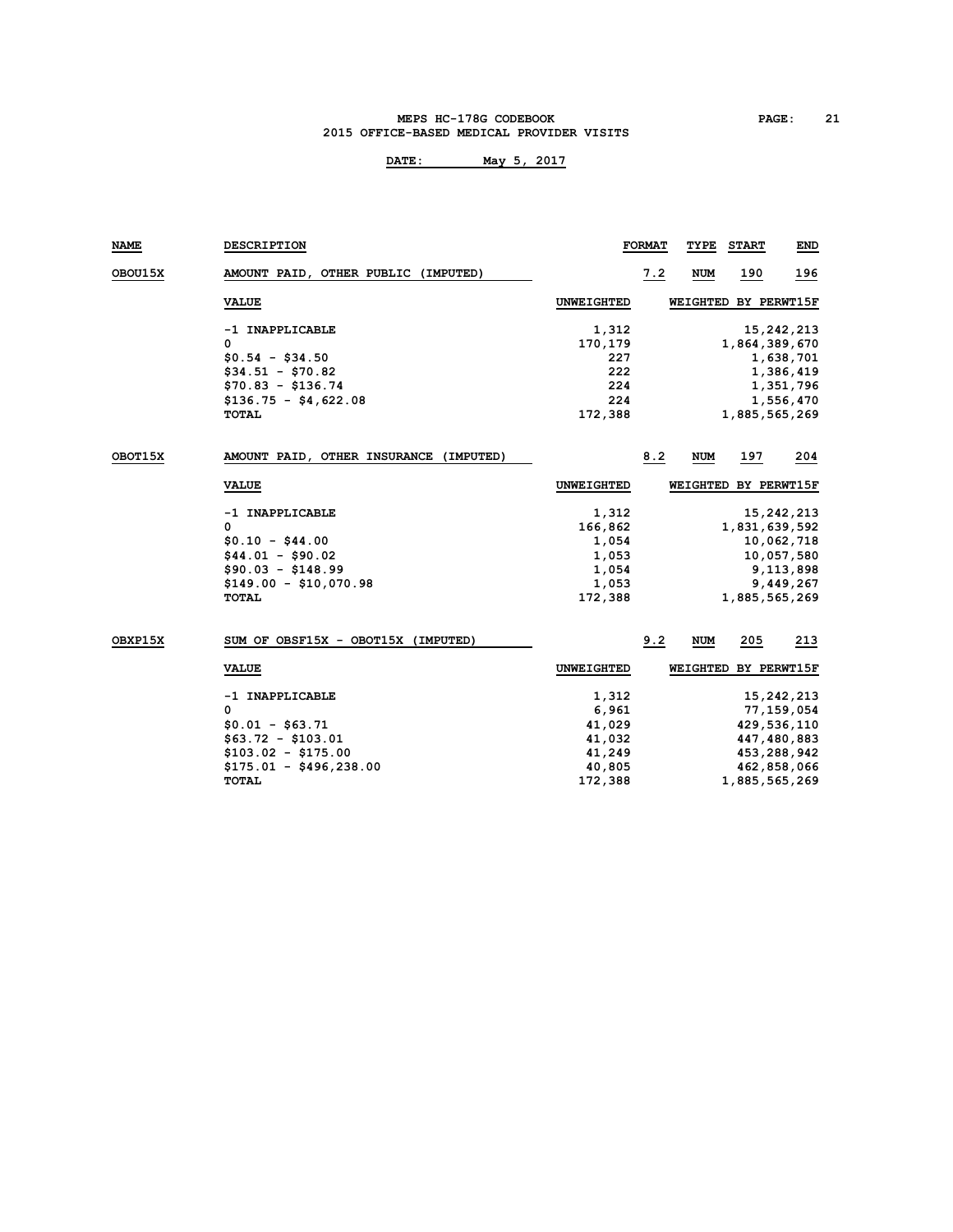#### **MEPS HC-178G CODEBOOK PAGE: 22 2015 OFFICE-BASED MEDICAL PROVIDER VISITS**

| NAME            | <b>DESCRIPTION</b>                          | <b>FORMAT</b>     | TYPE       | <b>START</b>         | END           |
|-----------------|---------------------------------------------|-------------------|------------|----------------------|---------------|
| <b>OBTC15X</b>  | HHLD REPORTED TOTAL CHARGE (IMPUTED)        | 10.2              | <b>NUM</b> | 214                  | 223           |
|                 | <b>VALUE</b>                                | <b>UNWEIGHTED</b> |            | WEIGHTED BY PERWT15F |               |
|                 | -1 INAPPLICABLE                             | 1,312             |            |                      | 15, 242, 213  |
|                 | $\mathbf 0$                                 | 3,298             |            |                      | 40,054,313    |
|                 | $$0.05 - $109.00$                           | 42,084            |            |                      | 475, 333, 392 |
|                 | $$109.01 - $182.00$                         | 41,929            |            |                      | 451,739,458   |
|                 | $$182.01 - $345.00$                         | 41,967            |            |                      | 453,946,761   |
|                 | $$345.01 - $2,216,732.65$                   | 41,798            |            |                      | 449,249,132   |
|                 | TOTAL                                       | 172,388           |            | 1,885,565,269        |               |
| <b>IMPFLAG</b>  | <b>IMPUTATION STATUS</b>                    | 1.0               | <b>NUM</b> | 224                  | 224           |
|                 | <b>VALUE</b>                                | <b>UNWEIGHTED</b> |            | WEIGHTED BY PERWT15F |               |
|                 | 0 NOT ELIGIBLE FOR IMPUTATION               | 4,613             |            |                      | 55,320,194    |
|                 | 1 COMPLETE HC DATA                          | 25,958            |            |                      | 355,894,761   |
|                 | 2 COMPLETE MPC DATA                         | 36,028            |            |                      | 395,817,291   |
|                 | 3 FULLY IMPUTED                             | 71,409            |            |                      | 682, 159, 704 |
|                 | 4 PARTIALLY IMPUTED                         | 29,820            |            |                      | 363, 108, 813 |
|                 | 5 CAPITATION IMPUTATION                     | 4,560             |            |                      | 33, 264, 505  |
|                 | <b>TOTAL</b>                                | 172,388           |            | 1,885,565,269        |               |
| <b>PERWT15F</b> | <b>EXPENDITURE FILE PERSON WEIGHT, 2015</b> | 12.6              | <b>NUM</b> | 225                  | 236           |
|                 | <b>VALUE</b>                                | <b>UNWEIGHTED</b> |            |                      |               |
|                 |                                             |                   |            |                      |               |
|                 | 0.000000 WEIGHT                             |                   | 3,218      |                      |               |
|                 | 678.130566 - 96471.920237 WEIGHT            | 169,170           |            |                      |               |
|                 | <b>TOTAL</b>                                | 172,388           |            |                      |               |
| VARSTR          | VARIANCE ESTIMATION STRATUM, 2015           | 4.0               | <b>NUM</b> | 237                  | 240           |
|                 | <b>VALUE</b>                                | <b>UNWEIGHTED</b> |            |                      |               |
|                 | $1,001 - 1,165$                             | 172,388           |            |                      |               |
|                 | <b>TOTAL</b>                                | 172,388           |            |                      |               |
|                 |                                             |                   |            |                      |               |